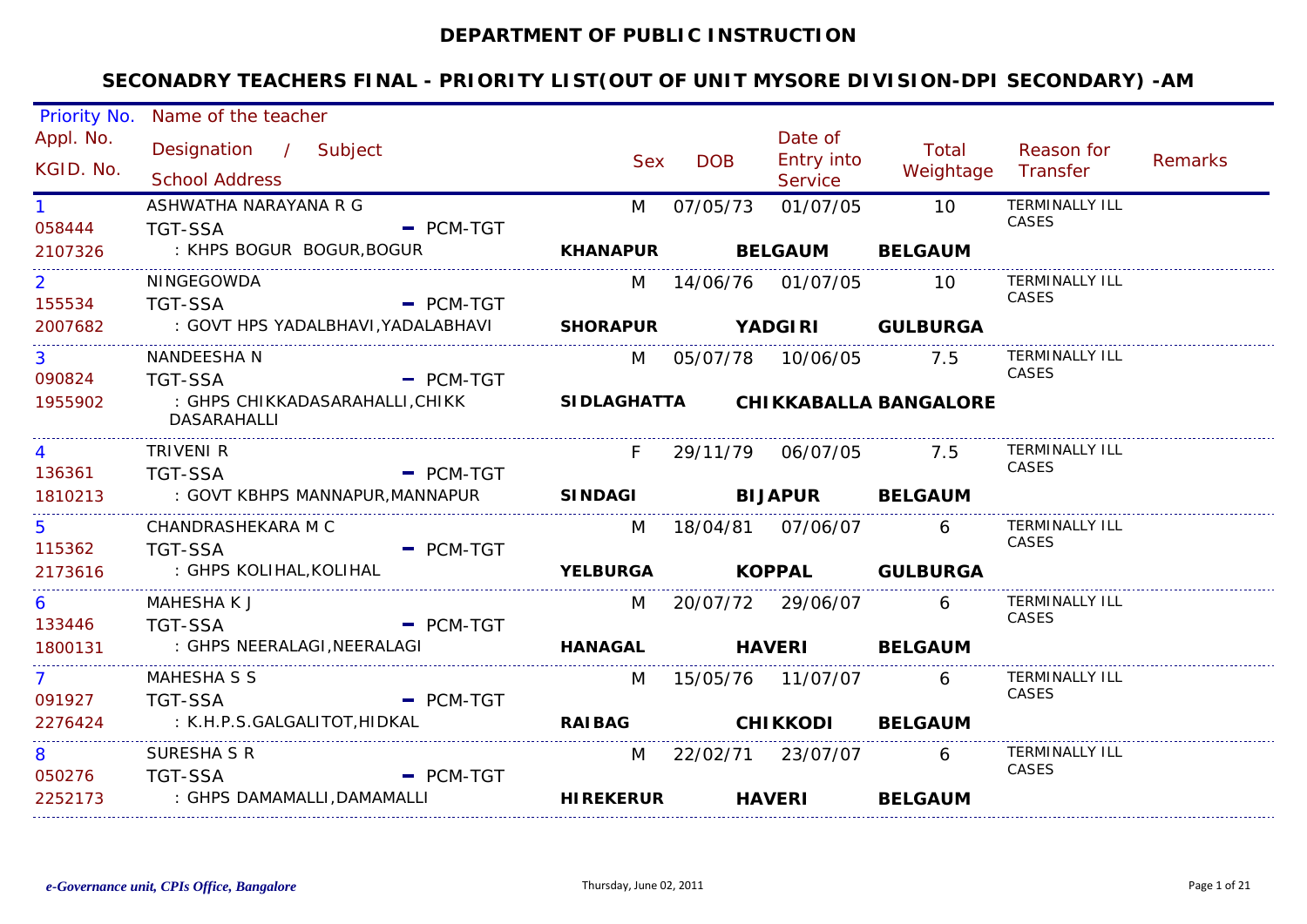| Priority No.              | Name of the teacher                                                                                         |               |            |                 |                                  |                                   |                                    |         |
|---------------------------|-------------------------------------------------------------------------------------------------------------|---------------|------------|-----------------|----------------------------------|-----------------------------------|------------------------------------|---------|
| Appl. No.<br>KGID. No.    | Designation / Subject<br><b>School Address</b>                                                              |               | <b>Sex</b> | <b>DOB</b>      | Date of<br>Entry into<br>Service | Total<br>Weightage                | Reason for<br>Transfer             | Remarks |
| 9<br>093755               | MANJUNATH M<br><b>TGT-SSA</b><br>$-$ PCM-TGT                                                                |               | M          | 12/08/80        | 01/09/07                         | $6\overline{6}$                   | <b>TERMINALLY ILL</b><br>CASES     |         |
| 2270687                   | : K.H.P.S.KANCHKARWADI,RAIBAG                                                                               | <b>RAIBAG</b> |            | <b>CHIKKODI</b> |                                  | <b>BELGAUM</b>                    |                                    |         |
| 10<br>212075              | MAHEBOOBI R ITAGI<br>Assistant Master (AM) - PCM URDU                                                       |               | $F =$      |                 | 20/08/76 02/11/08                | $\overline{4}$                    | <b>TERMINALLY ILL</b><br>CASES     |         |
| 2254265                   | : GOVT URDU HIGH SCHOOL<br>HALAGERI, HALAGERI                                                               |               |            |                 | RANNEBENNUR HAVERI               | <b>BELGAUM</b>                    |                                    |         |
| $11 -$<br>165189          | SURESHAKR<br>Assistant Master (AM) - CBZ KANNADA                                                            |               |            |                 | M 15/06/73 05/09/08              |                                   | PHISICALLY<br>HANDICAPPED (>       |         |
| 2305619                   | : GOVT PU COLLEGE M M HALLI, MARIYAMMANA HOSPET BELLARY GULBURGA<br>HALLI                                   |               |            |                 |                                  |                                   | 40%)                               |         |
| 12 <sup>2</sup><br>023605 | RENUKA M C                                                                                                  |               |            |                 | F 04/04/77 02/05/07              | 8 <sup>1</sup>                    | <b>DEFENCE CASES</b>               |         |
| 2080590                   | Assistant Master (AM) - CBZ KANNADA<br>: GHS MELUR,MELUR                                                    |               |            |                 |                                  | SIDLAGHATTA CHIKKABALLA BANGALORE |                                    |         |
| 13<br>131327              | SADIQUE BASHA S<br>- LANGUAGE TELUGU<br><b>TGT-SSA</b>                                                      |               |            |                 | M 05/08/72 12/09/94 20.5         |                                   | HUSBAND AND<br>WIFE BOTH IN        |         |
| 1386572                   | : GMHPBS, TARIKERE, WARD-1 <b>TARIKERE CHIKKAMANG MYSORE</b>                                                |               |            |                 |                                  |                                   | GOVERNMENT                         |         |
| 14                        | <b>MAMATHA R P</b>                                                                                          |               |            |                 | F 22/09/76 12/01/04 14           |                                   | HUSBAND AND<br>WIFE BOTH IN        |         |
| 042138<br>1943881         | Assistant Master (AM) - PCM KANNADA<br>: GOVT PU COLLEGE SIRWAR, SIRWAR <b>MANVI MANVI RAICHUR GULBURGA</b> |               |            |                 |                                  |                                   | GOVERNMENT                         |         |
| 15<br>063001              | <b>BASAVARAJU B</b>                                                                                         |               |            |                 | M 11/02/78 03/02/04              | $\overline{14}$                   | <b>HUSBAND AND</b><br>WIFE BOTH IN |         |
| 1935619                   | Assistant Master (AM) - CBZ KANNADA<br>: GJC KODAMBALLI, KODAMBALLI                                         |               |            |                 |                                  | CHANNAPATNA RAMANAGARA BANGALORE  | <b>GOVERNMENT</b>                  |         |
| <u> 16</u>                | RAVICHANDRA H                                                                                               |               |            |                 | M 29/03/79 12/02/04              | 14                                | HUSBAND AND<br>WIFE BOTH IN        |         |
| 055107<br>1908225         | Assistant Master (AM) - LANGUAGE HINDI<br>: GHS HOSA DAROJI, HOSA DAROJI <b>SANDUR</b>                      |               |            |                 |                                  | BELLARY GULBURGA                  | <b>GOVERNMENT</b>                  |         |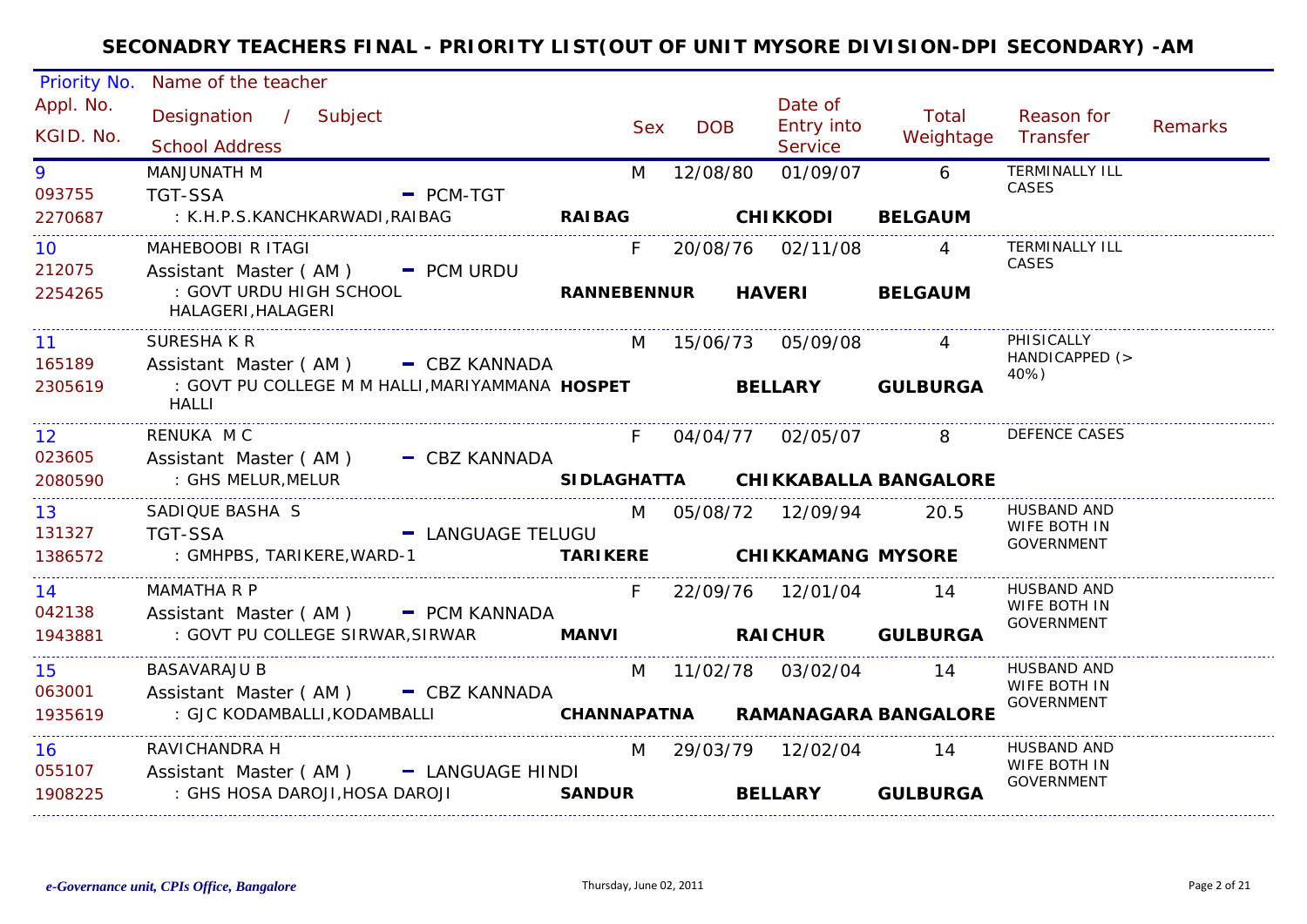| <b>Priority No.</b>       | Name of the teacher                                                                                                          |                  |            |                                  |                                                 |                                                         |                |
|---------------------------|------------------------------------------------------------------------------------------------------------------------------|------------------|------------|----------------------------------|-------------------------------------------------|---------------------------------------------------------|----------------|
| Appl. No.<br>KGID. No.    | Designation / Subject<br><b>School Address</b>                                                                               | <b>Sex</b>       | <b>DOB</b> | Date of<br>Entry into<br>Service | Total<br>Weightage                              | Reason for<br>Transfer                                  | <b>Remarks</b> |
| 17<br>196588<br>1908015   | LOHITH K B<br>Assistant Master (AM) - PCM KANNADA<br>: GOVT HS HUSKUR,HUSKUR                                                 | M                | 17/05/80   | 08/01/04                         | $\overline{12}$<br>ANEKAL BANGALORE S BANGALORE | <b>HUSBAND AND</b><br>WIFE BOTH IN<br><b>GOVERNMENT</b> |                |
| 18 7<br>015782<br>1909183 | LAKSHMANA K S<br>$\blacksquare$ PCM-TGT<br><b>TGT-SSA</b><br>: GHPS MUSTAGATTA (W), MUSTAGATTA BELLARY WEST BELLARY GULBURGA |                  |            | M 21/11/74 02/05/05 12           |                                                 | HUSBAND AND<br>WIFE BOTH IN<br><b>GOVERNMENT</b>        |                |
| 19<br>042131<br>1945385   | SHIVASHANKAR R N<br>TGT-SSA PCM-TGT<br>: GHPS NAVALAKAL, NAVALAKAL                                                           |                  |            | M 06/06/75 02/05/05 12           | MANVI RAICHUR GULBURGA                          | HUSBAND AND<br>WIFE BOTH IN<br>GOVERNMENT               |                |
| 20<br>119785<br>2002662   | ASHA M S<br><b>TGT-SSA</b><br>- PCM-TGT<br>MUNDARAGI GADAG BELGAUM<br>: GHPS MEUNDI, MEUNDI                                  | $F =$            |            | 30/03/80 02/05/05 12             |                                                 | HUSBAND AND<br>WIFE BOTH IN<br>GOVERNMENT               |                |
| 21<br>125696<br>1954220   | <b>ASHWINI K S</b><br>Assistant Master (AM) - CBZ KANNADA<br>: GHS BOYS HIGH SCHOOL,<br>CHINTAMANI, WARD NO: 6               |                  |            | F 13/05/76 11/02/04 10           | CHINTAMANI CHIKKABALLA BANGALORE                | HUSBAND AND<br>WIFE BOTH IN<br><b>GOVERNMENT</b>        |                |
| 22<br>060238<br>1966522   | RAVI A M<br><b>TGT-SSA</b><br>$\blacksquare$ PCM-TGT<br>: GOVT HPS KANAMUS, KANAMUS                                          |                  |            | M 20/07/75 28/06/05 10           | ALAND GULBARGA GULBURGA                         | <b>HUSBAND AND</b><br>WIFE BOTH IN<br>GOVERNMENT        |                |
| 23<br>064450<br>2302789   | MAHADEVA C<br><b>TGT-SSA</b><br>$\overline{\phantom{a}}$ PCM-TGT<br>: GHPS NIDAGURTHI, NIDAGURTHI                            | M                |            | 26/08/79 28/06/05 10             | SANDUR BELLARY GULBURGA                         | HUSBAND AND<br>WIFE BOTH IN<br>GOVERNMENT               |                |
| 24<br>041401<br>1966876   | MALLIKARJUNA S J<br>- PCM-TGT<br>TGT-SSA<br>: GOVT HPS MOGALA, MOGALA                                                        | <b>CHITTAPUR</b> |            | M 09/11/80 29/06/05 10           | <b>GULBARGA GULBURGA</b>                        | HUSBAND AND<br>WIFE BOTH IN<br><b>GOVERNMENT</b>        |                |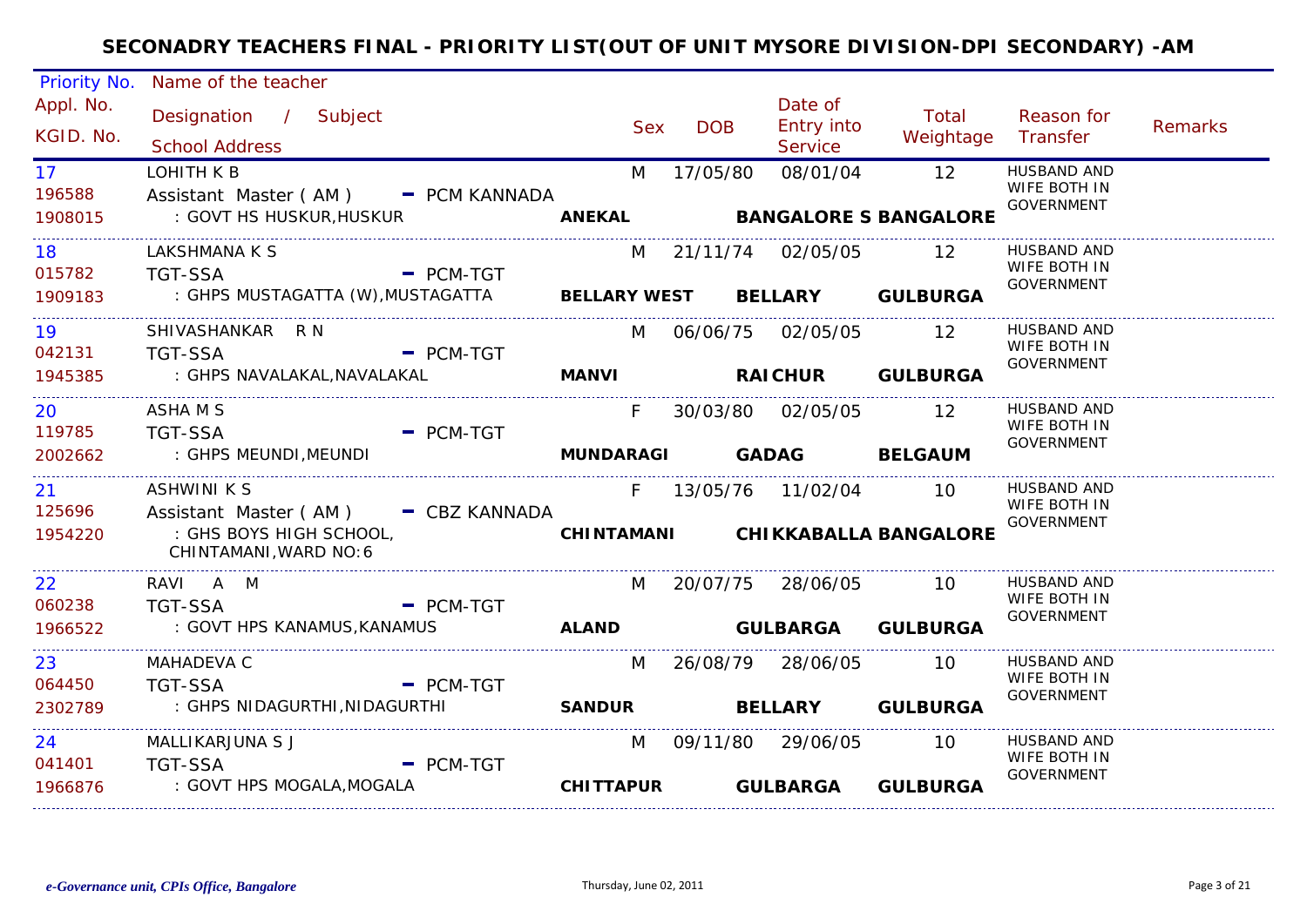| <b>Priority No.</b>    | Name of the teacher                            |                |                 |               |                                         |                    |                                   |                |
|------------------------|------------------------------------------------|----------------|-----------------|---------------|-----------------------------------------|--------------------|-----------------------------------|----------------|
| Appl. No.<br>KGID. No. | Designation / Subject<br><b>School Address</b> |                | <b>Sex</b>      | <b>DOB</b>    | Date of<br><b>Entry into</b><br>Service | Total<br>Weightage | Reason for<br>Transfer            | <b>Remarks</b> |
| 25                     | PRATHIMA N R                                   |                | F               | 21/09/78      | 01/07/05                                | 10                 | <b>HUSBAND AND</b>                |                |
| 182840                 | <b>TGT-SSA</b>                                 | $-$ PCM-TGT    |                 |               |                                         |                    | WIFE BOTH IN<br><b>GOVERNMENT</b> |                |
| 1936905                | : G HPS ACHALU, ACHALU                         |                | KANAKAPURA      |               | <b>RAMANAGARA BANGALORE</b>             |                    |                                   |                |
| 26                     | <b>M R SURESH</b>                              |                |                 |               | M 02/01/75 02/07/05                     | $\overline{10}$    | HUSBAND AND                       |                |
| 203881                 | <b>TGT-SSA</b><br><b>Example 19 PCM-TGT</b>    |                |                 |               |                                         |                    | WIFE BOTH IN<br><b>GOVERNMENT</b> |                |
| 1797846                |                                                |                |                 |               |                                         | <b>BELGAUM</b>     |                                   |                |
| 27                     | VIJAYA KUMAR NAYAK H J                         |                | M               |               | 22/06/76 02/07/05                       | $\overline{10}$    | <b>HUSBAND AND</b>                |                |
| 091590                 | <b>TGT-SSA</b>                                 | $-$ PCM-TGT    |                 |               |                                         |                    | WIFE BOTH IN<br>GOVERNMENT        |                |
| 2104681                | : K.H.P.S.,BYAKUD                              |                | <b>RAIBAG</b>   |               | <b>CHIKKODI BELGAUM</b>                 |                    |                                   |                |
| 28                     | <b>RAMESH G</b>                                |                | M               |               | 20/07/77 02/07/05                       | 10                 | <b>HUSBAND AND</b>                |                |
| 116626                 | <b>TGT-SSA</b>                                 | $=$ PCM-TGT    |                 |               |                                         |                    | WIFE BOTH IN<br><b>GOVERNMENT</b> |                |
| 2271736                | : KHPS CHUNCHAWAD<br>CHUNCHWAD, CHUNCHWAD      |                | <b>KHANAPUR</b> |               | <b>BELGAUM</b>                          | <b>BELGAUM</b>     |                                   |                |
| 29                     | SOMASHEKHARA B H                               |                |                 |               | M 21/07/78 02/07/05 10                  |                    | <b>HUSBAND AND</b>                |                |
| 220462                 | <b>TGT-SSA</b>                                 | $=$ PCM-TGT    |                 |               |                                         |                    | WIFE BOTH IN<br><b>GOVERNMENT</b> |                |
| 1797887                | : GHPS KALIWAL,KALIWAL                         | <b>SAVANUR</b> |                 | <b>HAVERI</b> |                                         | <b>BELGAUM</b>     |                                   |                |
| 30                     | KRISHNAMURTHY M N                              |                | M               |               | 15/07/80 02/07/05                       | $\overline{10}$    | <b>HUSBAND AND</b>                |                |
| 080742                 | Assistant Master (AM) - LANGUAGE KANNADA       |                |                 |               |                                         |                    | WIFE BOTH IN<br>GOVERNMENT        |                |
| 1796690                | : GHPS KUMMUR, KUMMUR                          |                | <b>BYADAGI</b>  | <b>HAVERI</b> |                                         | <b>BELGAUM</b>     |                                   |                |
| 31                     | SHASHISHANKAR H M                              |                | M               |               | 31/03/70 04/07/05                       | 10                 | HUSBAND AND                       |                |
| 003940                 | <b>TGT-SSA</b><br>$\sim$ PCM-TGT               |                |                 |               |                                         |                    | WIFE BOTH IN<br><b>GOVERNMENT</b> |                |
| 1945887                | : GHPS BANGALICALONY 4, SINDHANUR SINDHANUR    |                |                 |               | <b>RAICHUR</b>                          | <b>GULBURGA</b>    |                                   |                |
| 32 <sup>°</sup>        | SHOBHA K N                                     |                | F               |               | 20/10/77 04/07/05                       | - 10               | <b>HUSBAND AND</b>                |                |
| 028419                 | <b>TGT-SSA</b>                                 | $=$ PCM-TGT    |                 |               |                                         |                    | WIFE BOTH IN<br><b>GOVERNMENT</b> |                |
| 2272119                | : K.H.P.S.,BEKKERI                             |                | <b>RAIBAG</b>   |               | <b>CHIKKODI</b>                         | <b>BELGAUM</b>     |                                   |                |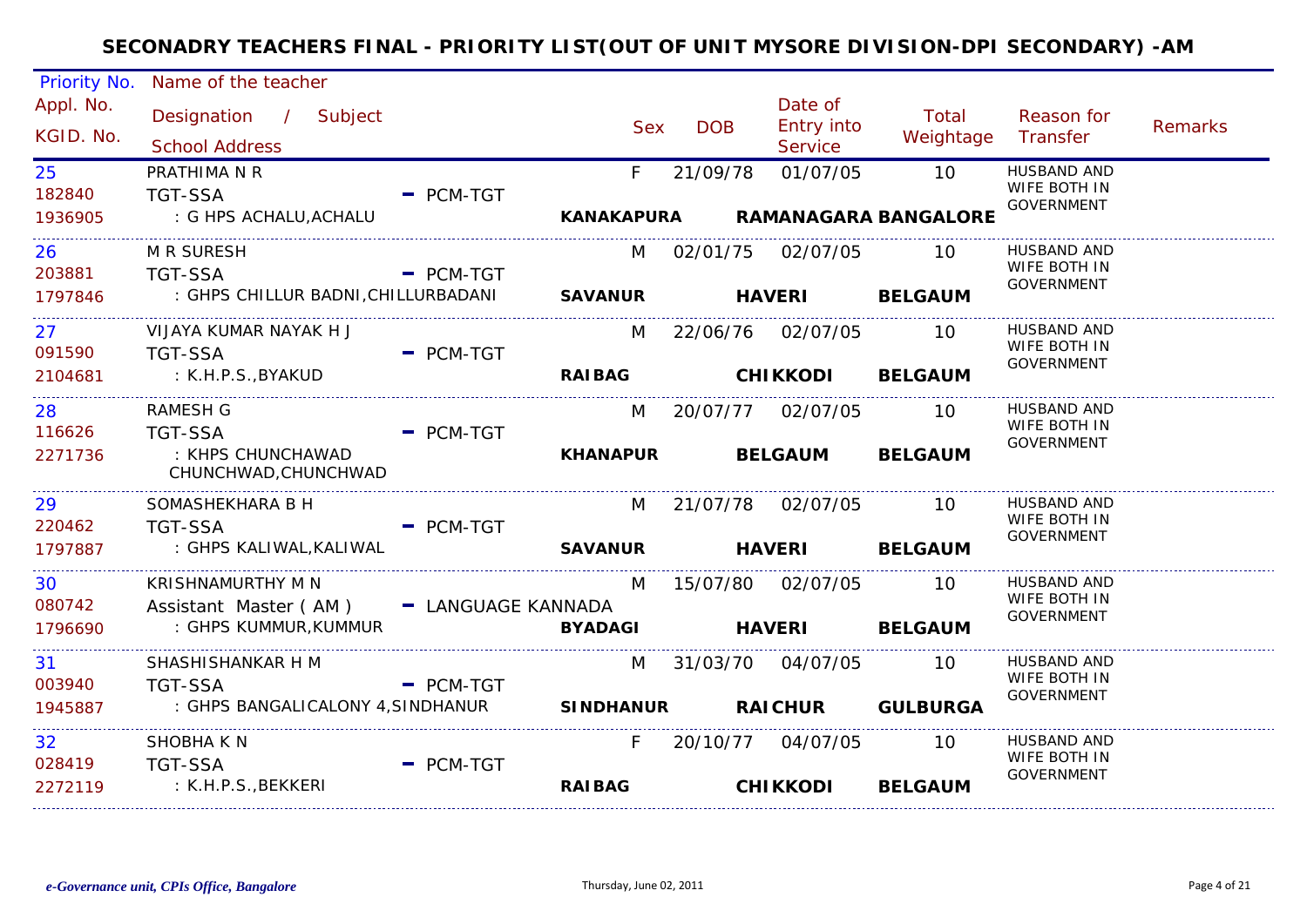| <b>Priority No.</b>          | Name of the teacher                                                                                                                        |                                       |              |            |                                  |                             |                                                  |         |
|------------------------------|--------------------------------------------------------------------------------------------------------------------------------------------|---------------------------------------|--------------|------------|----------------------------------|-----------------------------|--------------------------------------------------|---------|
| Appl. No.<br>KGID. No.       | Designation / Subject<br><b>School Address</b>                                                                                             |                                       | Sex          | <b>DOB</b> | Date of<br>Entry into<br>Service | Total<br>Weightage Transfer | Reason for                                       | Remarks |
| 33<br>030149                 | PAVITHRA I S<br><b>TGT-SSA</b>                                                                                                             | $-$ PCM-TGT                           | $F =$        | 11/03/82   | 04/07/05 10                      |                             | <b>HUSBAND AND</b><br>WIFE BOTH IN<br>GOVERNMENT |         |
| 2000270                      | : K.H.P.S.,HADIGANAL                                                                                                                       |                                       |              |            | MUDALGI CHIKKODI BELGAUM         |                             |                                                  |         |
| 34<br>087901                 | <b>GIRISHA H B</b><br><b>TGT-SSA</b>                                                                                                       | $-$ PCM-TGT                           |              |            | M 30/03/73 06/07/05 10           |                             | HUSBAND AND<br>WIFE BOTH IN                      |         |
| 2274495                      | : K.H.P.S., NIPNAL                                                                                                                         |                                       |              |            | RAIBAG CHIKKODI BELGAUM          |                             | <b>GOVERNMENT</b>                                |         |
| 35<br>038376                 | JYOTHI <sub>S</sub>                                                                                                                        |                                       | F            |            | 30/05/81  17/03/07  8            |                             | <b>HUSBAND AND</b><br>WIFE BOTH IN               |         |
| 2115895                      | Assistant Master (AM) - LANGUAGE HINDI<br>: GOVT HIGH SCHOOL MADLAPUR, MADLAPUR    MANVI <b>RAICHUR    GULBURGA</b>                        |                                       |              |            |                                  |                             | <b>GOVERNMENT</b>                                |         |
| 36<br>048603                 | SHREEDEVI B                                                                                                                                |                                       | $F =$        |            | 26/04/76 26/04/07 8              |                             | HUSBAND AND<br>WIFE BOTH IN                      |         |
| 2312420                      | Assistant Master (AM) - PCM KANNADA<br>: GHS MADANABHAVI, MADANABHAVI                  DHARWAD                 DHARWAD             BELGAUM |                                       |              |            |                                  |                             | <b>GOVERNMENT</b>                                |         |
| 37<br>086623                 | DINESHA H J                                                                                                                                |                                       |              |            | M 16/07/71 27/04/07 8            |                             | HUSBAND AND<br>WIFE BOTH IN                      |         |
| 2252224                      | <b>TGT-SSA</b><br>: GHPS KOTTIGERI, BANKAPUR WARD NO 20 SHIGGOAN HAVERI BELGAUM                                                            | $-$ PCM-TGT                           |              |            |                                  |                             | <b>GOVERNMENT</b>                                |         |
| ______________________<br>38 | NIRANJANA MJ                                                                                                                               |                                       |              |            | M 20/02/79 27/04/07 8            |                             | HUSBAND AND<br>WIFE BOTH IN                      |         |
| 130149<br>2270439            | <b>TGT-SSA</b><br>: K.H.P.S.MIDAKNATTI,KHANGAON                                                                                            | $-$ PCM-TGT<br>GOKAK CHIKKODI BELGAUM |              |            |                                  |                             | GOVERNMENT                                       |         |
| 39                           | SMT VIDYA SHENOY                                                                                                                           |                                       | F.           |            | 17/04/83 27/04/07 8              |                             | HUSBAND AND<br>WIFE BOTH IN                      |         |
| 070132<br>2220045            | <b>TGT-SSA</b><br>: GOVT HPS HONAWAD TOTA NO1, HONAWAD                                                                                     | $-$ PCM-TGT                           |              |            | BIJAPUR RURAL BIJAPUR BELGAUM    |                             | GOVERNMENT                                       |         |
| 40                           | SHIVAPRASAD C S                                                                                                                            |                                       |              |            | M 03/04/79 28/04/07 8            |                             | HUSBAND AND                                      |         |
| 147880<br>2252439            | $PCM-TGT$<br>TGT-SSA<br>: GHPS KANCHARAGATTI, KANCHARAGATTI HAVERI HAVERI BELGAUM                                                          |                                       |              |            |                                  |                             | WIFE BOTH IN<br><b>GOVERNMENT</b>                |         |
| 41 —                         | <b>HEMAVATHI A S</b>                                                                                                                       |                                       | $F =$        |            | 05/06/78 02/05/07 8              |                             | HUSBAND AND<br>WIFE BOTH IN                      |         |
| 086763<br>1991657            | <b>TGT-SSA</b><br>: GOVT HPS SECANDRAPUR, SECANDRAPUR                                                                                      | $=$ PCM-TGT                           | <b>BIDAR</b> |            |                                  | BIDAR GULBURGA              | <b>GOVERNMENT</b>                                |         |
|                              |                                                                                                                                            |                                       |              |            |                                  |                             |                                                  |         |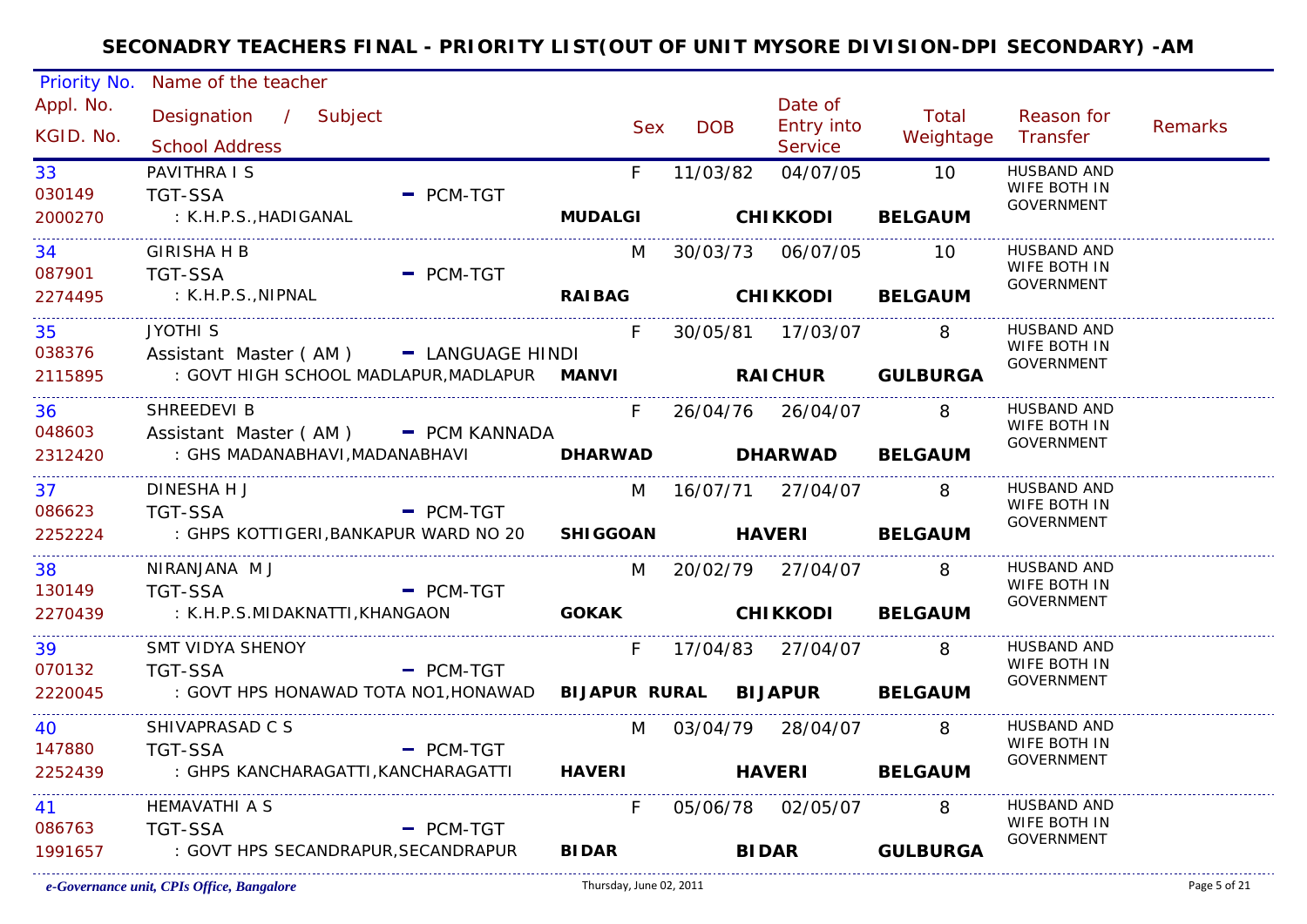| Priority No.           | Name of the teacher                                                                                 |             |            |                                                |                     |                                                         |         |
|------------------------|-----------------------------------------------------------------------------------------------------|-------------|------------|------------------------------------------------|---------------------|---------------------------------------------------------|---------|
| Appl. No.<br>KGID. No. | Designation / Subject<br><b>School Address</b>                                                      | <b>Sex</b>  | <b>DOB</b> | Date of<br><b>Entry into</b><br><b>Service</b> | Total<br>Weightage  | Reason for<br>Transfer                                  | Remarks |
| 42<br>058047           | L ATHA H P<br>Assistant Master (AM) - PCM KANNADA                                                   | F           | 25/09/83   | 02/05/07                                       | $\overline{8}$      | <b>HUSBAND AND</b><br>WIFE BOTH IN<br><b>GOVERNMENT</b> |         |
| 2265435                |                                                                                                     |             |            |                                                | <b>BANGALORE</b>    |                                                         |         |
| 43<br>211371           | <b>BHARATHI S</b><br>Assistant Master (AM) - CBZ KANNADA                                            | $F =$       |            | 20/07/72 22/03/04 7                            |                     | HUSBAND AND<br>WIFE BOTH IN                             |         |
| 1957953                | WARD 22                                                                                             |             |            |                                                | <b>BANGALORE</b>    | <b>GOVERNMENT</b>                                       |         |
| 44 – 10<br>006662      | CHANDRASHEKAR M S<br>- PCM-TGT<br>TGT-SSA                                                           |             |            | M 12/03/75 27/04/07 6                          |                     | HUSBAND AND<br>WIFE BOTH IN                             |         |
| 2252214                | : GHPS IBRAHIMPUR, IBRAHIMPUR                                                                       |             |            | SHIGGOAN HAVERI BELGAUM                        |                     | GOVERNMENT                                              |         |
| 45<br>024248           | MANJULA H S<br>Assistant Master (AM) - CBZ KANNADA                                                  | $F =$       |            |                                                | 06/09/77 30/04/07 6 | HUSBAND AND<br>WIFE BOTH IN<br><b>GOVERNMENT</b>        |         |
| 2040355                | ASSISTALL MITCH (AM ) - - CBZ KANNADA<br>GJC KOONAGAL, KOONAGALLU - RAMANAGARA RAMANAGARA BANGALORE |             |            |                                                |                     |                                                         |         |
| 46<br>091004           | RAVI S E<br>Assistant Master (AM) - CBZ KANNADA                                                     |             |            | M 21/07/78 02/05/07 6                          |                     | HUSBAND AND<br>WIFE BOTH IN                             |         |
| 2267298                | : GHS BALEMARANAHALLI, BALEMARANAHALLI BHADRAVATI SHIMOGA BANGALORE                                 |             |            |                                                |                     | GOVERNMENT                                              |         |
| 47<br>081295           | PARAMESHA K S<br><b>TGT-SSA</b>                                                                     |             |            | M 08/09/75 08/06/07                            | $6\overline{6}$     | HUSBAND AND<br>WIFE BOTH IN                             |         |
| 2251780                | $\blacksquare$ PCM-TGT<br>: GHPS VANHALLI, VANAHALLI SHIGGOAN HAVERI BELGAUM                        |             |            |                                                |                     | GOVERNMENT                                              |         |
| 48                     | <b>USHA S</b>                                                                                       | $F_{\perp}$ |            |                                                | 6                   | HUSBAND AND<br>WIFE BOTH IN                             |         |
| 084085<br>2222644      | <b>TGT-SSA</b><br>- PCM-TGT<br>: GOVT KGHPS TANGADAGI, TANGADAGI MUDDEBIHAL BIJAPUR BELGAUM         |             |            |                                                |                     | GOVERNMENT                                              |         |
| 49<br>043201           | PRASANNA NAIK G<br>Assistant Master (AM) - PCM KANNADA                                              |             |            | M 04/05/81 13/06/07                            | 6                   | HUSBAND AND<br>WIFE BOTH IN                             |         |
| 2173116                | : GHS CHIKKAJANTHAKAL, CHIKKAJANTHAKAL GANGAVATHI KOPPAL GULBURGA                                   |             |            |                                                |                     | <b>GOVERNMENT</b>                                       |         |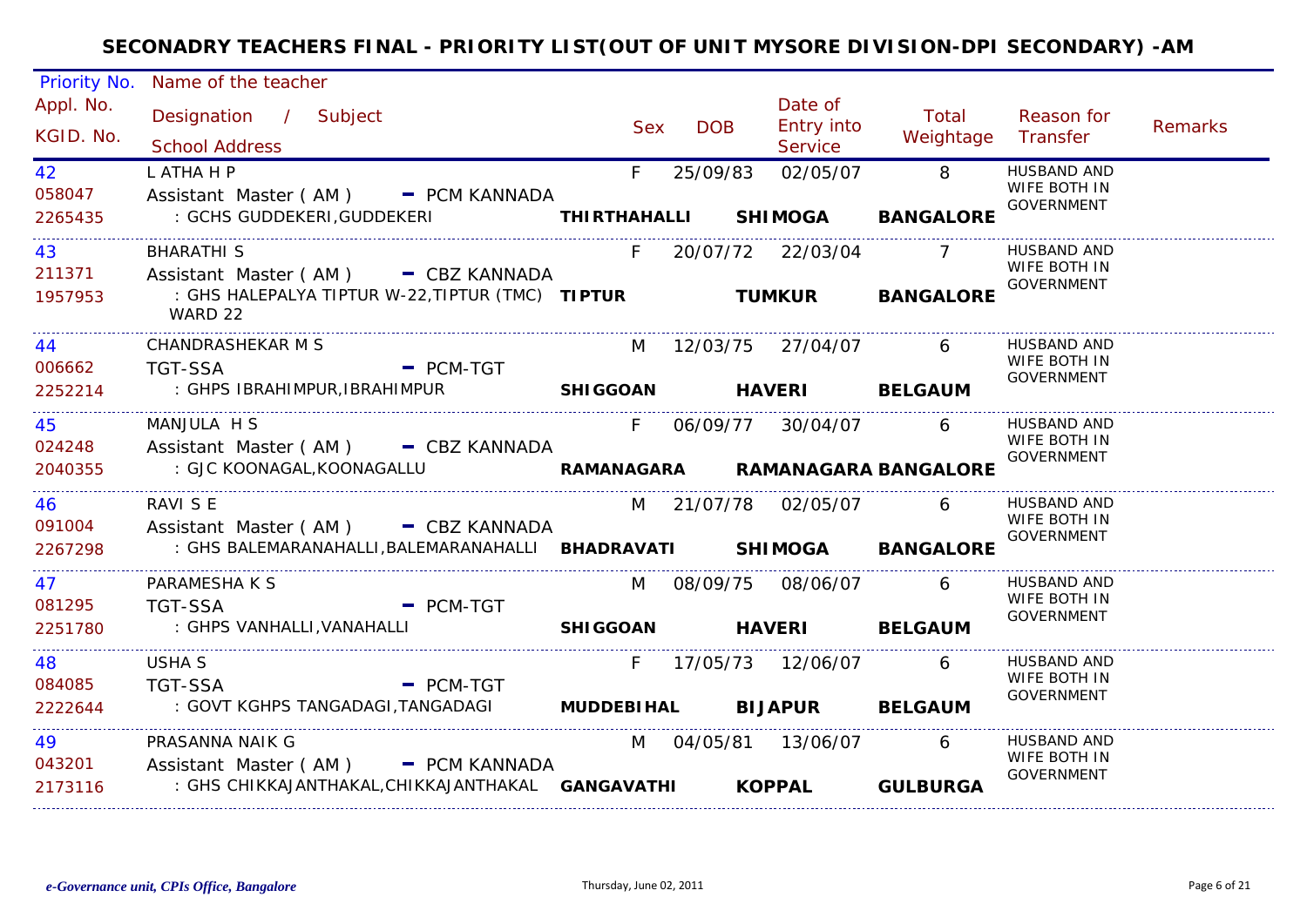| <b>Priority No.</b>    | Name of the teacher                                             |                          |            |                                  |                              |                                   |                |
|------------------------|-----------------------------------------------------------------|--------------------------|------------|----------------------------------|------------------------------|-----------------------------------|----------------|
| Appl. No.<br>KGID. No. | Designation / Subject<br><b>School Address</b>                  | <b>Sex</b>               | <b>DOB</b> | Date of<br>Entry into<br>Service | Total<br>Weightage           | Reason for<br>Transfer            | <b>Remarks</b> |
| 50                     | <b>SATHISHA</b>                                                 | M                        |            | 13/07/70  14/06/07               | $6\overline{6}$              | HUSBAND AND                       |                |
| 026065                 | <b>TGT-SSA</b><br>$-$ PCM-TGT                                   |                          |            |                                  |                              | WIFE BOTH IN<br><b>GOVERNMENT</b> |                |
| 2303374                | : GHPS KARACHIGANUR, KARACHIGANUR                               | SIRUGUPPA BELLARY        |            |                                  | <b>GULBURGA</b>              |                                   |                |
| 51                     | <b>SUDHA B N</b>                                                |                          |            | F 12/03/80 14/06/07 6            |                              | <b>HUSBAND AND</b>                |                |
| 038897                 | $-$ PCM-TGT<br>TGT-SSA                                          |                          |            |                                  |                              | WIFE BOTH IN<br>GOVERNMENT        |                |
| 2224269                | : GOVT HPS MAKHANAPUR, MAKHANAPUR BIJAPUR RURAL BIJAPUR BELGAUM |                          |            |                                  |                              |                                   |                |
| 52                     | RAVI K                                                          |                          |            | M 10/05/75 15/06/07              | - 6                          | HUSBAND AND                       |                |
| 047347                 | <b>TGT-SSA</b><br>$-$ PCM-TGT                                   |                          |            |                                  |                              | WIFE BOTH IN<br>GOVERNMENT        |                |
| 2280744                | : GOVT HPS BALCHED, BALCHED                                     | YADGIR YADGIRI GULBURGA  |            |                                  |                              |                                   |                |
| 53                     | NATESHA C                                                       |                          |            | M 01/06/72 18/06/07 6            |                              | HUSBAND AND                       |                |
| 100716                 | - PCM-TGT<br><b>TGT-SSA</b>                                     |                          |            |                                  |                              | WIFE BOTH IN<br><b>GOVERNMENT</b> |                |
| 2220902                | : GOVT HPS BANGARAGUND, BANGARAGUND                             |                          |            | MUDDEBIHAL BIJAPUR BELGAUM       |                              |                                   |                |
| 54                     | ASHOKA H M                                                      |                          |            | M 01/06/81 19/06/07 6            |                              | HUSBAND AND                       |                |
| 005677                 | <b>TGT-SSA</b><br>$=$ PCM-TGT                                   |                          |            |                                  |                              | WIFE BOTH IN<br>GOVERNMENT        |                |
| 2314350                | : HPS MALLIGAWAD, MALLIGAWAD                                    | HUBLI DHARWAD BELGAUM    |            |                                  |                              |                                   |                |
| 55                     | KALA K N                                                        | F.                       |            | 29/12/82  19/06/07               | 6                            | <b>HUSBAND AND</b>                |                |
| 027991                 | <b>TGT-SSA</b><br>$-$ PCM-TGT                                   |                          |            |                                  |                              | WIFE BOTH IN<br>GOVERNMENT        |                |
| 2279609                | : K.H.P.G.S., MAMDAPUR                                          |                          |            | GOKAK CHIKKODI BELGAUM           |                              |                                   |                |
| 56                     | SMITHA P                                                        | F.                       |            | 30/11/80 22/06/07 6              |                              | HUSBAND AND                       |                |
| 032126                 | <b>TGT-SSA</b><br><b>Example 2 PCM-TGT</b>                      |                          |            |                                  |                              | WIFE BOTH IN<br>GOVERNMENT        |                |
| 2278771                | : K.H.P.S.YALLAPUR (KARGUPPI),KARGUPPI                          | HUKKERI CHIKKODI BELGAUM |            |                                  |                              |                                   |                |
| 57                     | MADHUMALINI                                                     | F                        |            | 21/06/82 22/06/07 6              |                              | HUSBAND AND                       |                |
| 167513                 | $\blacksquare$ PCM-TGT<br><b>TGT-SSA</b>                        |                          |            |                                  |                              | WIFE BOTH IN<br><b>GOVERNMENT</b> |                |
| 2176597                | : HPS KARIYALA, KARIYALA                                        |                          |            |                                  | HIRIYUR CHITRADURG BANGALORE |                                   |                |
| 58                     | <b>KRISHNATN</b>                                                |                          |            | M 25/05/83 25/06/07              | 6 <sup>6</sup>               | HUSBAND AND                       |                |
| 044077                 | <b>TGT-SSA</b><br>$=$ PCM-TGT                                   |                          |            |                                  |                              | WIFE BOTH IN<br><b>GOVERNMENT</b> |                |
| 2252445                | : GHPS SUTTIKOTI,SUTTAKOTI                                      | <b>HIREKERUR</b>         |            | <b>HAVERI</b>                    | <b>BELGAUM</b>               |                                   |                |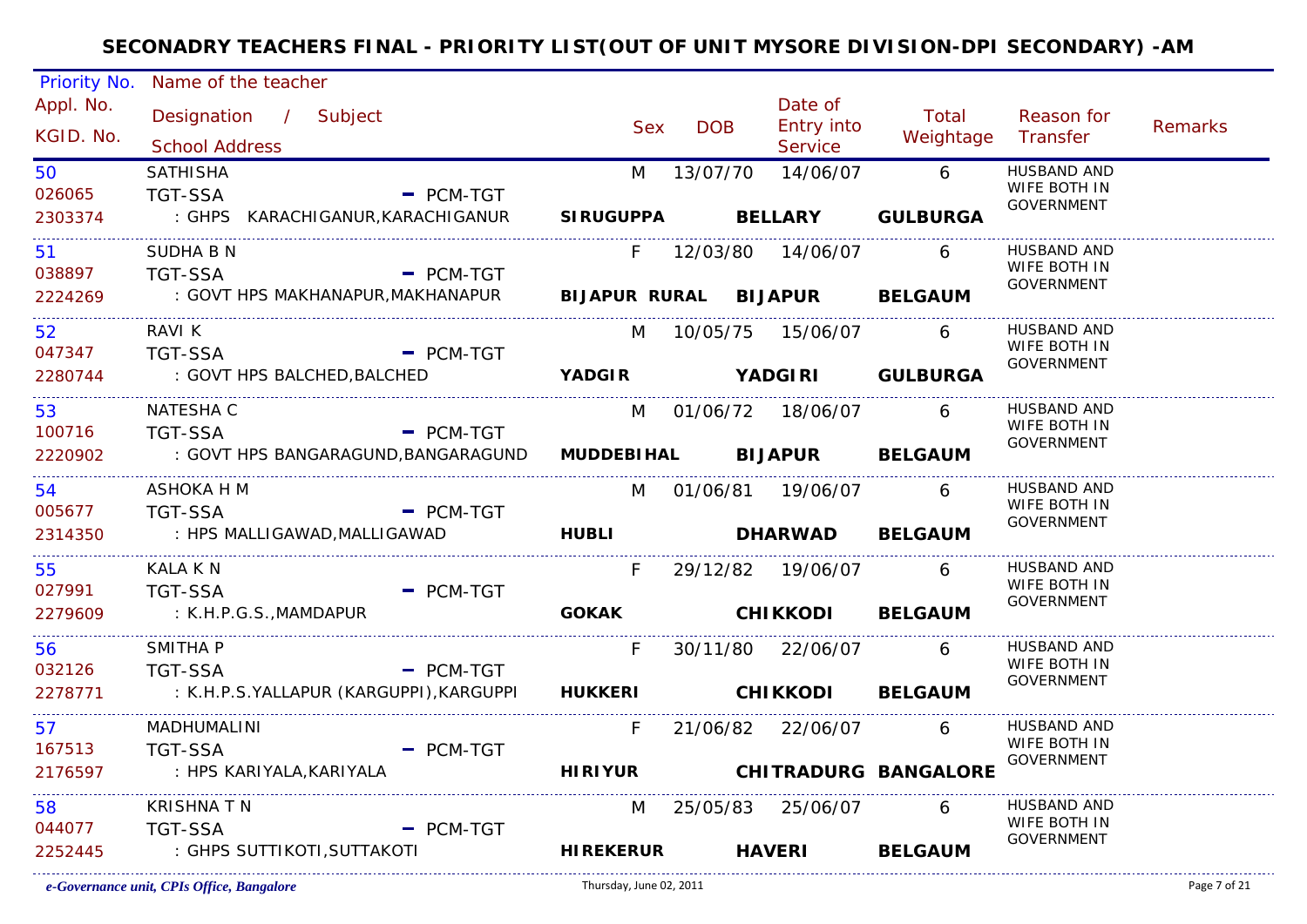| Priority No.           | Name of the teacher                                    |                            |            |                                  |                                 |                                                         |         |
|------------------------|--------------------------------------------------------|----------------------------|------------|----------------------------------|---------------------------------|---------------------------------------------------------|---------|
| Appl. No.<br>KGID. No. | Designation / Subject<br><b>School Address</b>         | <b>Sex</b>                 | <b>DOB</b> | Date of<br>Entry into<br>Service | Total<br>Weightage              | Reason for<br>Transfer                                  | Remarks |
| 59<br>029021           | <b>KIRAN G</b><br><b>TGT-SSA</b><br>$-$ PCM-TGT        | M                          | 05/07/73   | 26/06/07                         | $6\overline{6}$                 | <b>HUSBAND AND</b><br><b>WIFE BOTH IN</b>               |         |
| 2171709                | : GHPSOMASAGAR, SOMASAGAR                              | GANGAVATHI KOPPAL          |            |                                  | <b>GULBURGA</b>                 | <b>GOVERNMENT</b>                                       |         |
| 60<br>008286           | SHEELA K R<br><b>TGT-SSA</b><br>$=$ PCM-TGT            |                            |            | F 16/07/82 27/06/07              | 6                               | <b>HUSBAND AND</b><br>WIFE BOTH IN                      |         |
| 2221493                | : GOVT KBHPS KUCHABAL<br>HOSANAGAR, KUCHABAL           | MUDDEBIHAL BIJAPUR BELGAUM |            |                                  |                                 | <b>GOVERNMENT</b>                                       |         |
| 61<br>132937           | KESHAVA MURTHY S B<br><b>TGT-SSA</b><br>- PCM-TGT      | M                          |            | 24/03/73 04/07/07                | 6                               | <b>HUSBAND AND</b><br>WIFE BOTH IN                      |         |
| 2340707                | : GHPS NAGARAMADUVU, NAGARAMADUVU                      | SHIRHATTI GADAG            |            |                                  | <b>BELGAUM</b>                  | <b>GOVERNMENT</b>                                       |         |
| 62<br>083613           | NANJUNDAPPA S B<br>Assistant Master (AM) - CBZ KANNADA |                            |            | M 01/07/76 04/07/07 6            |                                 | HUSBAND AND<br>WIFE BOTH IN                             |         |
| 2177723                | : GPU COLLEGE HS KOTE, T.N.KOTE                        |                            |            |                                  | CHALLAKERE CHITRADURG BANGALORE | <b>GOVERNMENT</b>                                       |         |
| 63<br>094329           | MAHESH BASAPPA HEGADE<br><b>TGT-SSA</b><br>$-$ PCM-TGT |                            |            | M 31/01/80 04/07/07              | 6                               | <b>HUSBAND AND</b><br>WIFE BOTH IN                      |         |
| 2271628                | : KHPS HANDUR HULIKOTTAL<br>HANDUR, HANDUR             | KHANAPUR BELGAUM           |            |                                  | <b>BELGAUM</b>                  | <b>GOVERNMENT</b>                                       |         |
| 64<br>237679           | SHIVALINGA NAIKA H R<br>$-$ PCM-TGT<br><b>TGT-SSA</b>  | M                          |            | 10/07/82  04/07/07               | 6                               | <b>HUSBAND AND</b><br>WIFE BOTH IN<br>GOVERNMENT        |         |
| 2304398                | : GHPS MUTHKUR,MUTHKUR                                 | <b>HALLI</b>               |            |                                  | HAGARIBOMMANA BELLARY GULBURGA  |                                                         |         |
| 65<br>065528           | SHIVALINGA NAIKA H R<br><b>TGT-SSA</b><br>$-$ PCM-TGT  | M                          |            | 10/07/82 04/07/07                | 6                               | <b>HUSBAND AND</b><br>WIFE BOTH IN<br><b>GOVERNMENT</b> |         |
| 2304398                | : GHPS MUTHKUR,MUTHKUR                                 | <b>HALLI</b>               |            |                                  | HAGARIBOMMANA BELLARY GULBURGA  |                                                         |         |
| 66<br>080925           | <b>GANESHA B</b><br><b>TGT-SSA</b><br>$=$ PCM-TGT      | M                          |            | 18/08/76 05/07/07                | 6                               | <b>HUSBAND AND</b><br>WIFE BOTH IN                      |         |
| 2006299                | : GHPS MURADI,MURADI                                   | <b>MUNDARAGI</b>           |            | <b>GADAG</b>                     | <b>BELGAUM</b>                  | <b>GOVERNMENT</b>                                       |         |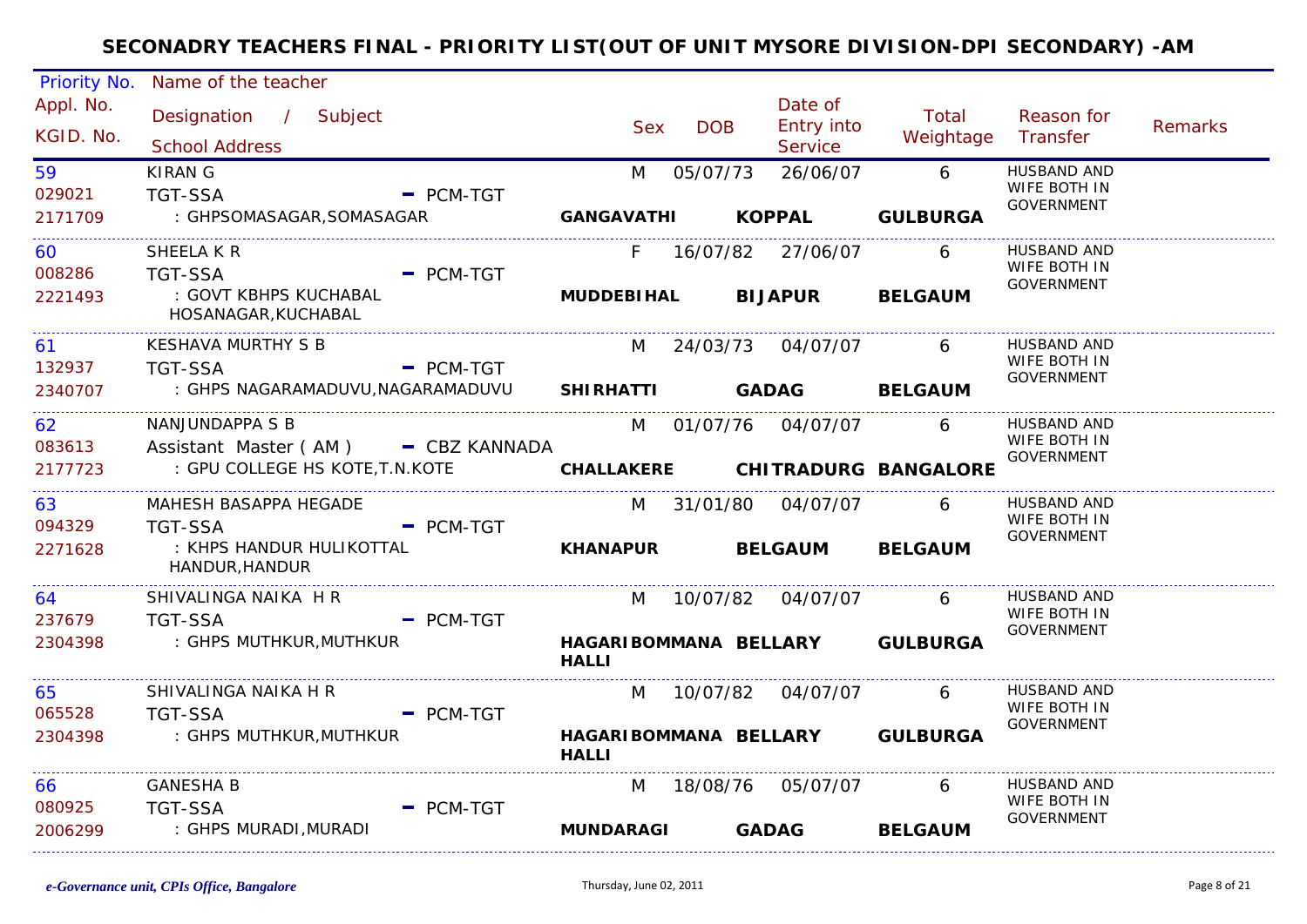| <b>Priority No.</b>                     | Name of the teacher                                                                        |                    |            |            |                                  |                    |                                                         |         |
|-----------------------------------------|--------------------------------------------------------------------------------------------|--------------------|------------|------------|----------------------------------|--------------------|---------------------------------------------------------|---------|
| Appl. No.<br>KGID. No.                  | Designation / Subject<br><b>School Address</b>                                             |                    | <b>Sex</b> | <b>DOB</b> | Date of<br>Entry into<br>Service | Total<br>Weightage | Reason for<br>Transfer                                  | Remarks |
| 67<br>099984                            | CHANDRASHEKHARAMURTHY G<br><b>TGT-SSA</b>                                                  | $-$ PCM-TGT        | M          | 03/07/78   | 06/07/07                         | $6\overline{6}$    | <b>HUSBAND AND</b><br>WIFE BOTH IN<br><b>GOVERNMENT</b> |         |
| 2007326                                 | : GHPS VASAN,VASAN                                                                         |                    |            |            | NARAGUND GADAG BELGAUM           |                    |                                                         |         |
| 68<br>145585                            | ANANDA<br>HM - KGBV                                                                        | - LANGUAGE KANNADA |            |            | M 24/08/70 07/07/07 6            |                    | HUSBAND AND<br>WIFE BOTH IN                             |         |
| 2167712                                 | : GOVT HPS GULABAL, GULABAL <b>BILAGI</b>                                                  |                    |            |            | <b>BAGALKOT BELGAUM</b>          |                    | GOVERNMENT                                              |         |
| 69 7<br>067151                          | JAYARAMU B N<br><b>TGT-SSA</b><br><b>Example 2 PCM-TGT</b>                                 |                    |            |            | M 02/06/75 10/07/07 6            |                    | HUSBAND AND<br>WIFE BOTH IN<br>GOVERNMENT               |         |
| 2167654                                 | : GOVT HPS MUDDAPUR, MUDDAPUR <b>MUDHOL BAGALKOT BELGAUM</b>                               |                    |            |            |                                  |                    |                                                         |         |
| 70<br>048014                            | PRASANNA KUMARA H M<br><b>Example 2 PCM-TGT</b><br>TGT-SSA                                 |                    |            |            | M 24/07/79 11/07/07 6            |                    | HUSBAND AND<br>WIFE BOTH IN                             |         |
| 2254235                                 | : GHPS YAMMIGANUR, YAMMIGANUR                  HIREKERUR           HAVERI          BELGAUM |                    |            |            |                                  |                    | GOVERNMENT                                              |         |
| _____________________<br>71 —<br>024429 | MADHU J<br><b>TGT-SSA</b>                                                                  | $=$ PCM-TGT        |            |            | M 18/06/80 13/07/07 6            |                    | HUSBAND AND<br>WIFE BOTH IN                             |         |
| 2005853<br>_____________________        | : GHPS JIGALUR, JIGALUR                                                                    |                    | <b>RON</b> |            | GADAG BELGAUM                    |                    | GOVERNMENT                                              |         |
| 72<br>045546                            | NIRANJANA H R<br>TGT-SSA                                                                   | $=$ PCM-TGT        |            |            | M 02/03/77 23/07/07 6            |                    | HUSBAND AND<br>WIFE BOTH IN                             |         |
| 2168401                                 | : GOVT HPS SHIRAGUPPI, SHIRAGUPPI BILAGI BAGALKOT BELGAUM                                  |                    |            |            |                                  |                    | <b>GOVERNMENT</b>                                       |         |
| __________________<br>73                | KAVYASHREE G M                                                                             |                    | F          |            | 19/03/77  23/07/07               | 6                  | HUSBAND AND<br>WIFE BOTH IN                             |         |
| 223002<br>2252796                       | Assistant Master (AM) - PCM KANNADA<br>: GOVT HIGH SCHOOL<br>BELAGALPET, BELAGALPETH       |                    |            |            | HANAGAL HAVERI BELGAUM           |                    | <b>GOVERNMENT</b>                                       |         |
| 74<br>054301                            | SREEDHARAMURTHY TJ<br><b>TGT-SSA</b>                                                       | $=$ PCM-TGT        | M          |            | 15/04/76 24/07/07                | $6\overline{6}$    | <b>HUSBAND AND</b><br>WIFE BOTH IN                      |         |
| 2167573                                 | : GOVT HPS CHIMMANAKATTI,CHIMMANAKATTI B <b>ADAMI</b>                                      |                    |            |            | <b>BAGALKOT</b>                  | <b>BELGAUM</b>     | <b>GOVERNMENT</b>                                       |         |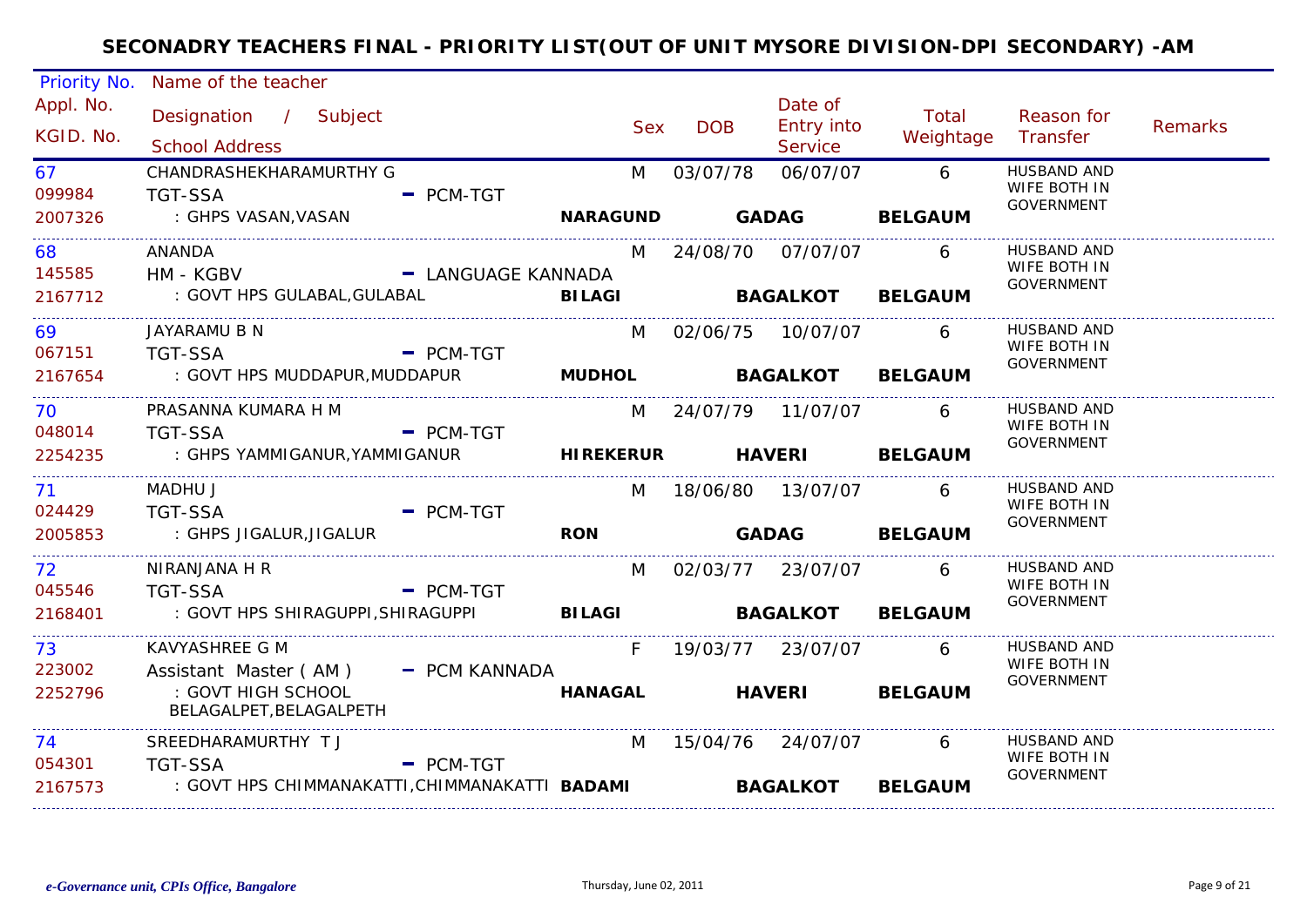| <b>Priority No.</b>    | Name of the teacher                                              |                                |            |                                  |                             |                                   |                |
|------------------------|------------------------------------------------------------------|--------------------------------|------------|----------------------------------|-----------------------------|-----------------------------------|----------------|
| Appl. No.<br>KGID. No. | Designation / Subject<br><b>School Address</b>                   | <b>Sex</b>                     | <b>DOB</b> | Date of<br>Entry into<br>Service | Total<br>Weightage Transfer | Reason for                        | <b>Remarks</b> |
| 75                     | <b>UMESHAPPA B S</b>                                             | M                              |            | 05/05/74 26/07/07                | $6\overline{6}$             | <b>HUSBAND AND</b>                |                |
| 167277                 | <b>TGT-SSA</b><br>$-$ PCM-TGT                                    |                                |            |                                  |                             | WIFE BOTH IN<br><b>GOVERNMENT</b> |                |
| 1892025                | : K.H.P.S.,EABARAHATTI                                           |                                |            | RAIBAG CHIKKODI                  | <b>BELGAUM</b>              |                                   |                |
| 76                     | PRASANNA MAIYYA                                                  |                                |            | M 14/02/78 22/08/07 6            |                             | HUSBAND AND                       |                |
| 093864                 | - PCM-TGT<br><b>TGT-SSA</b>                                      |                                |            |                                  |                             | WIFE BOTH IN                      |                |
| 2270678                | : K.H.P.S.CHINCHALITOT, CHINCHALI <b>RAIBAG CHIKKODI BELGAUM</b> |                                |            |                                  |                             | GOVERNMENT                        |                |
| 77                     | K P MAMATHA                                                      | F                              |            | 06/03/82 22/08/07                | - 6                         | HUSBAND AND                       |                |
| 001069                 | Assistant Master (AM) - CBZ KANNADA                              |                                |            |                                  |                             | WIFE BOTH IN<br>GOVERNMENT        |                |
| 2283288                | : GHS NALWAR,NALWAR                                              |                                |            |                                  | CHITTAPUR GULBARGA GULBURGA |                                   |                |
| 78                     | K P MAMATHA                                                      | $F =$                          |            | 06/03/82 22/08/07 6              |                             | HUSBAND AND                       |                |
| 125944                 | Assistant Master (AM) - CBZ KANNADA                              |                                |            |                                  |                             | WIFE BOTH IN<br><b>GOVERNMENT</b> |                |
| 2283288                | : GHS NALWAR, NALWAR                                             |                                |            |                                  | CHITTAPUR GULBARGA GULBURGA |                                   |                |
| 79                     | DEVARAJU P N                                                     |                                |            | M 01/06/71 17/09/07 6            |                             | HUSBAND AND                       |                |
| 012528                 | <b>TGT-SSA</b><br>$=$ PCM-TGT                                    |                                |            |                                  |                             | WIFE BOTH IN<br><b>GOVERNMENT</b> |                |
| 2222642                | : GOVT HPS MARGUR, MARAGUR                                       | CHADACHAN BIJAPUR BELGAUM      |            |                                  |                             |                                   |                |
| _______________<br>80  | R DINESHA                                                        |                                |            | M 23/12/72 09/10/07              | 6                           | <b>HUSBAND AND</b>                |                |
| 034197                 | TGT-SSA<br>$-$ PCM-TGT                                           |                                |            |                                  |                             | WIFE BOTH IN<br>GOVERNMENT        |                |
| 2168111                | : GOVT HPS KHYAD, KHYAD                                          | <b>BADAMI</b> BAGALKOT BELGAUM |            |                                  |                             |                                   |                |
| 81 —                   | THIPPESWAMY N                                                    | M                              |            | 01/06/83 21/11/07 6              |                             | HUSBAND AND                       |                |
| 084372                 | Assistant Master (AM) - ARTS KANNADA                             |                                |            |                                  |                             | WIFE BOTH IN<br>GOVERNMENT        |                |
| 2322665                | : GHS DODDA SHIVARA, DODDA SHIVARA MALUR <b>KOLAR BANGALORE</b>  |                                |            |                                  |                             |                                   |                |
| 82                     | ANNAPURNA A S                                                    | F                              |            | 28/01/72 23/06/07 4.5            |                             | HUSBAND AND                       |                |
| 124786                 | - PCM-TGT<br><b>TGT-SSA</b>                                      |                                |            |                                  |                             | WIFE BOTH IN<br><b>GOVERNMENT</b> |                |
| 2262157                | : GHPS SOGANE, SOGANE                                            |                                |            |                                  | SHIMOGA SHIMOGA BANGALORE   |                                   |                |
| 83                     | JYOTI KRISHNA PUJARI                                             | F.                             |            | 23/01/76 29/10/98                | 22                          | <b>HUSBAND OR</b>                 |                |
| 246287                 | Assistant Master (AM) - LANGUAGE KANNADA                         |                                |            |                                  |                             | WIFE IN<br><b>GOVERNMENT</b>      |                |
| 1925600                | : GHS SONNA, SONNA                                               | <b>BILAGI</b>                  |            | <b>BAGALKOT</b>                  | <b>BELGAUM</b>              |                                   |                |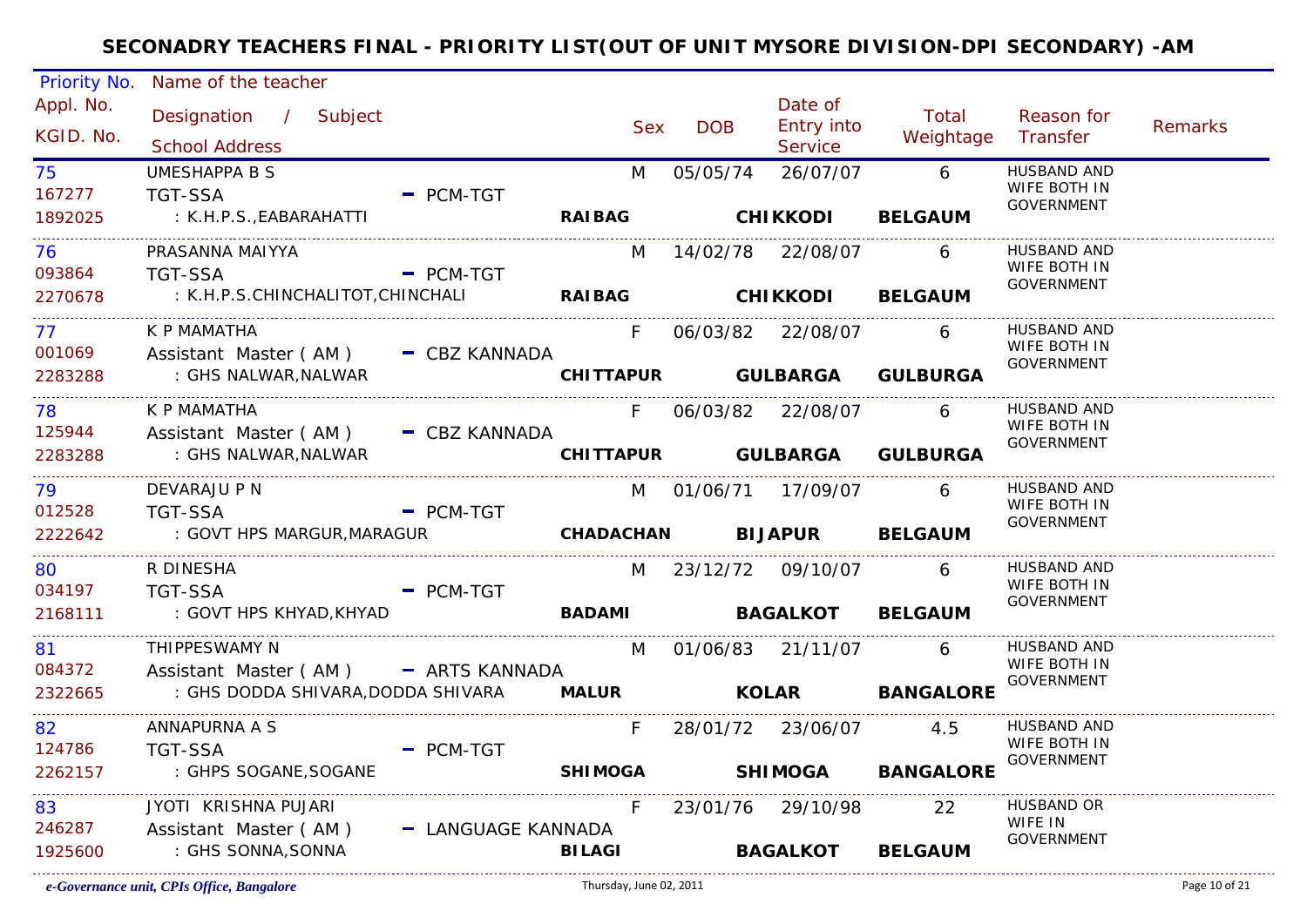| Priority No.           | Name of the teacher                                                                                         |       |            |                                         |                         |                              |         |
|------------------------|-------------------------------------------------------------------------------------------------------------|-------|------------|-----------------------------------------|-------------------------|------------------------------|---------|
| Appl. No.<br>KGID. No. | Designation / Subject<br><b>School Address</b>                                                              | Sex   | <b>DOB</b> | Date of<br><b>Entry into</b><br>Service | Total<br>Weightage      | Reason for<br>Transfer       | Remarks |
| 84                     | <b>VISHWANATHA N S</b>                                                                                      | M     |            | 13/06/74 29/01/04                       | 14                      | <b>HUSBAND OR</b><br>WIFE IN |         |
| 128171<br>1953595      | Assistant Master (AM) - CBZ KANNADA<br>: GHS PULIGURKOTE, PULIGURKOTE <b>SRINIVASAPUR KOLAR BANGALORE</b>   |       |            |                                         |                         | <b>GOVERNMENT</b>            |         |
| 85                     | <b>UZMA NAZNEEN</b>                                                                                         | F.    |            | 30/07/76 31/01/04 14                    |                         | <b>HUSBAND OR</b><br>WIFE IN |         |
| 012907<br>1917558      | Assistant Master (AM) - PCM URDU<br>: GHS RIPPONPETE, RIPPONPETE <b>The SANAGAR SHIMOGA BANGALORE</b>       |       |            |                                         |                         | <b>GOVERNMENT</b>            |         |
| 86                     | ASHA B R                                                                                                    |       |            | F 18/07/80 04/02/04 14                  |                         | HUSBAND OR<br>WIFE IN        |         |
| 094984<br>1917512      | Assistant Master (AM) - LANGUAGE HINDI<br>: GCHS GUDDEKERI, GUDDEKERI <b>THIRTHAHALLI SHIMOGA BANGALORE</b> |       |            |                                         |                         | <b>GOVERNMENT</b>            |         |
| 87                     | <b>DINESHAKP</b>                                                                                            |       |            | M 17/05/78 14/02/04 14                  |                         | <b>HUSBAND OR</b>            |         |
| 082970<br>1944017      | Assistant Master (AM) - LANGUAGE HINDI<br>: GHS ALABANOOR., ALABANUR <b>SINDHANUR RAICHUR GULBURGA</b>      |       |            |                                         |                         | WIFE IN<br>GOVERNMENT        |         |
| 88 11                  | H SHARADA                                                                                                   |       |            | F 05/10/76 09/03/04 14                  |                         | HUSBAND OR                   |         |
| 1944962                | 088540 Assistant Master (AM) - ARTS KANNADA<br>: GOVT HIGH SCHOOL CHANDRABANDA, RAICHUR<br>CHANANDRABANDA   |       |            |                                         | <b>RAICHUR GULBURGA</b> | WIFE IN<br><b>GOVERNMENT</b> |         |
| 89 - 10                | <b>INDIRA</b>                                                                                               | F.    |            | 06/10/75 26/02/04 12                    |                         | HUSBAND OR                   |         |
| 036545<br>2137914      | Assistant Master (AM) - CBZ KANNADA                                                                         |       |            |                                         |                         | WIFE IN<br>GOVERNMENT        |         |
| 90                     | <b>INDIRA</b>                                                                                               | $F =$ |            | 06/10/75 26/02/04 12                    |                         | HUSBAND OR                   |         |
| 085793<br>2137914      | Assistant Master (AM) - CBZ KANNADA                                                                         |       |            |                                         |                         | WIFE IN<br>GOVERNMENT        |         |
| 91                     | SWAMY TD                                                                                                    |       |            | M 20/06/75 12/08/04 12                  |                         | HUSBAND OR                   |         |
| 1978267                | 106864 Assistant Master (AM) - LANGUAGE HINDI                                                               |       |            |                                         | KOPPAL GULBURGA         | WIFE IN<br><b>GOVERNMENT</b> |         |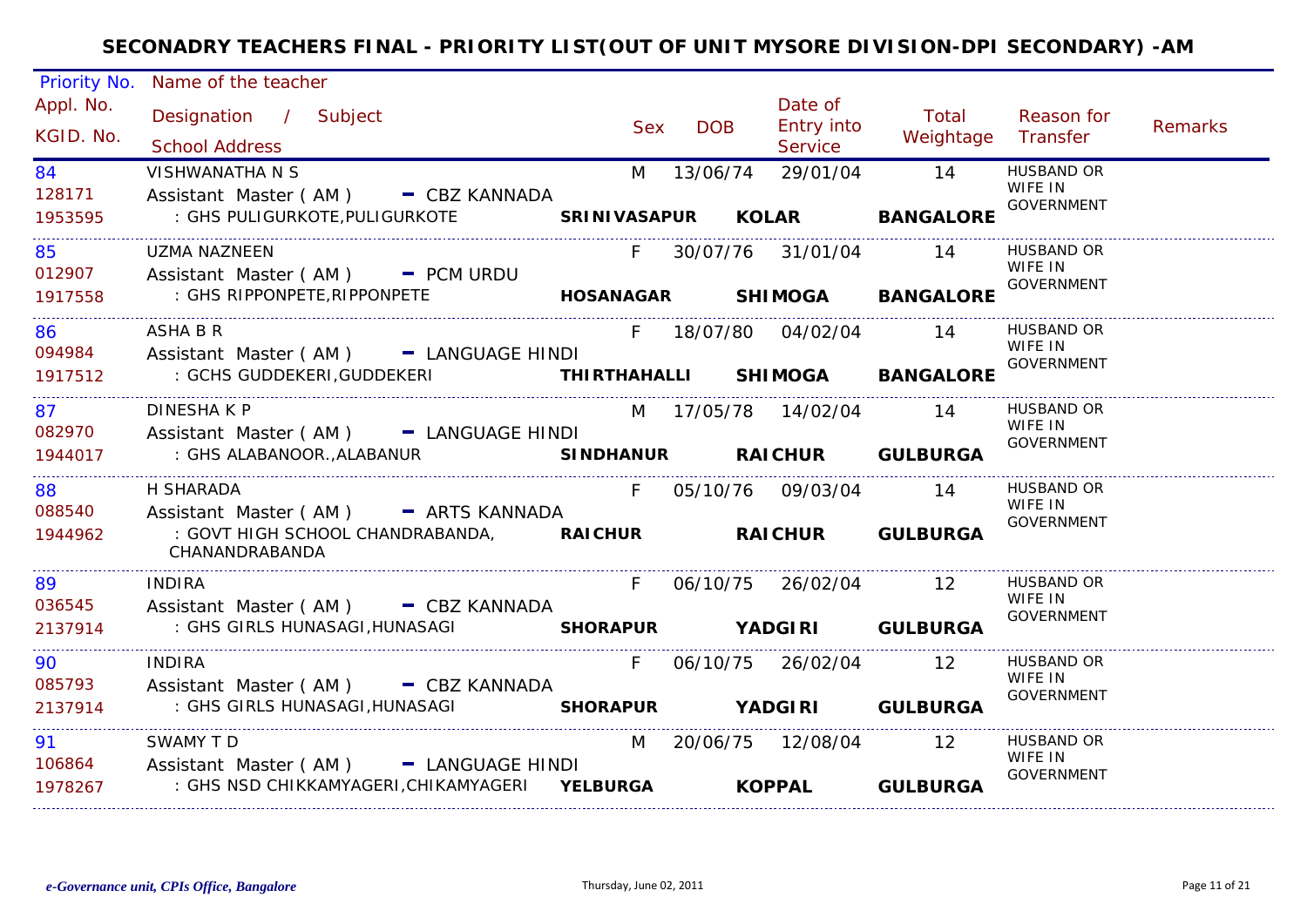| Priority No.           | Name of the teacher                                  |                 |            |                                         |                                   |                              |                |
|------------------------|------------------------------------------------------|-----------------|------------|-----------------------------------------|-----------------------------------|------------------------------|----------------|
| Appl. No.<br>KGID. No. | Designation / Subject<br><b>School Address</b>       | <b>Sex</b>      | <b>DOB</b> | Date of<br><b>Entry into</b><br>Service | Total<br>Weightage Transfer       | Reason for                   | <b>Remarks</b> |
| 92                     | <b>KRISHNA KUMAR</b>                                 |                 |            | M 12/05/76 02/05/05                     | $\overline{12}$                   | <b>HUSBAND OR</b>            |                |
| 115540                 | <b>TGT-SSA</b><br>$-$ PCM-TGT                        |                 |            |                                         |                                   | WIFE IN                      |                |
| 1500799                | : HPS HULLAMBI, HULLAMBI                             |                 |            | KALGHATAGI DHARWAD BELGAUM              |                                   | GOVERNMENT                   |                |
| 93                     | SHASHIKALA N                                         |                 |            | F 15/07/76 02/05/05 12                  |                                   | <b>HUSBAND OR</b>            |                |
| 077887                 | - PCM-TGT<br>TGT-SSA                                 |                 |            |                                         |                                   | WIFE IN                      |                |
|                        | 1978751 : GHPS SOMANHAL, SOMANAHAL                   |                 |            |                                         | GANGAVATHI KOPPAL GULBURGA        | <b>GOVERNMENT</b>            |                |
| 94                     | <b>SWAPNA H</b>                                      |                 |            | F 10/02/77 02/05/05 12                  |                                   | <b>HUSBAND OR</b>            |                |
| 061616                 | <b>TGT-SSA</b><br>$=$ PCM-TGT                        |                 |            |                                         |                                   | WIFE IN<br><b>GOVERNMENT</b> |                |
| 1960521                | : GLPS - M VENKATAPURA,M VENKATAPURA                 |                 |            |                                         | KORATAGERE MADHUGIRI BANGALORE    |                              |                |
| 95                     | YOGESH BABU C                                        |                 |            | M 27/07/77 02/05/05 12                  |                                   | <b>HUSBAND OR</b>            |                |
| 123630                 | - PCM-TGT<br><b>TGT-SSA</b>                          |                 |            |                                         |                                   | WIFE IN<br><b>GOVERNMENT</b> |                |
| 2104081                | : K.H.P.S. DADERAKOPPA,DADERAKOPPA                   |                 |            | SOUNDATTI BELGAUM BELGAUM               |                                   |                              |                |
| 96.                    | SIDDARTHA M B                                        |                 |            | M 25/06/78 02/05/05 12                  |                                   | HUSBAND OR                   |                |
| 089768                 | <b>TGT-SSA</b><br>$-$ PCM-TGT                        |                 |            |                                         |                                   | WIFE IN<br>GOVERNMENT        |                |
| 2272338                | : K.L.P.S NILAJI TOT,NILAGI                          |                 |            | RAIBAG CHIKKODI BELGAUM                 |                                   |                              |                |
| 97                     | <b>GIRISHA V</b>                                     |                 |            | M 01/04/80 02/05/05 12                  |                                   | <b>HUSBAND OR</b>            |                |
| 065050                 | <b>TGT-SSA</b><br>$-$ PCM-TGT                        |                 |            |                                         |                                   | WIFE IN<br>GOVERNMENT        |                |
| 1797870                | SAVANUR HAVERI BELGAUM<br>: GHPS SHIDDAPUR, SIDDAPUR |                 |            |                                         |                                   |                              |                |
| 98                     | <b>INDIRA</b>                                        | F               |            | 06/10/75 26/02/04 10                    |                                   | HUSBAND OR                   |                |
| 035065                 | Assistant Master (AM) - CBZ KANNADA                  |                 |            |                                         |                                   | WIFE IN<br>GOVERNMENT        |                |
| 2137914                |                                                      |                 |            |                                         |                                   |                              |                |
| 99                     | MAHADEVASWAMY B                                      |                 |            | M 20/07/73 01/06/05 10                  |                                   | <b>HUSBAND OR</b>            |                |
| 247274                 | <b>TGT-SSA</b><br>$-$ PCM-TGT                        |                 |            |                                         |                                   | WIFE IN<br><b>GOVERNMENT</b> |                |
| 1955856                | : GHPS MAVAHALLI, MAVAHALLI                          | <b>KGF</b>      |            |                                         | <b>KOLAR BANGALORE</b>            |                              |                |
| 100                    | <b>UMESH K S</b>                                     |                 |            | M 20/03/83 08/06/05 10                  | _________________________________ | <b>HUSBAND OR</b>            |                |
| 165066                 | $=$ PCM-TGT<br><b>TGT-SSA</b>                        |                 |            |                                         |                                   | WIFE IN<br><b>GOVERNMENT</b> |                |
| 1960670                | : G.H.P.S GOWDETI,GOWDETI                            | <b>PAVAGADA</b> |            |                                         | MADHUGIRI BANGALORE               |                              |                |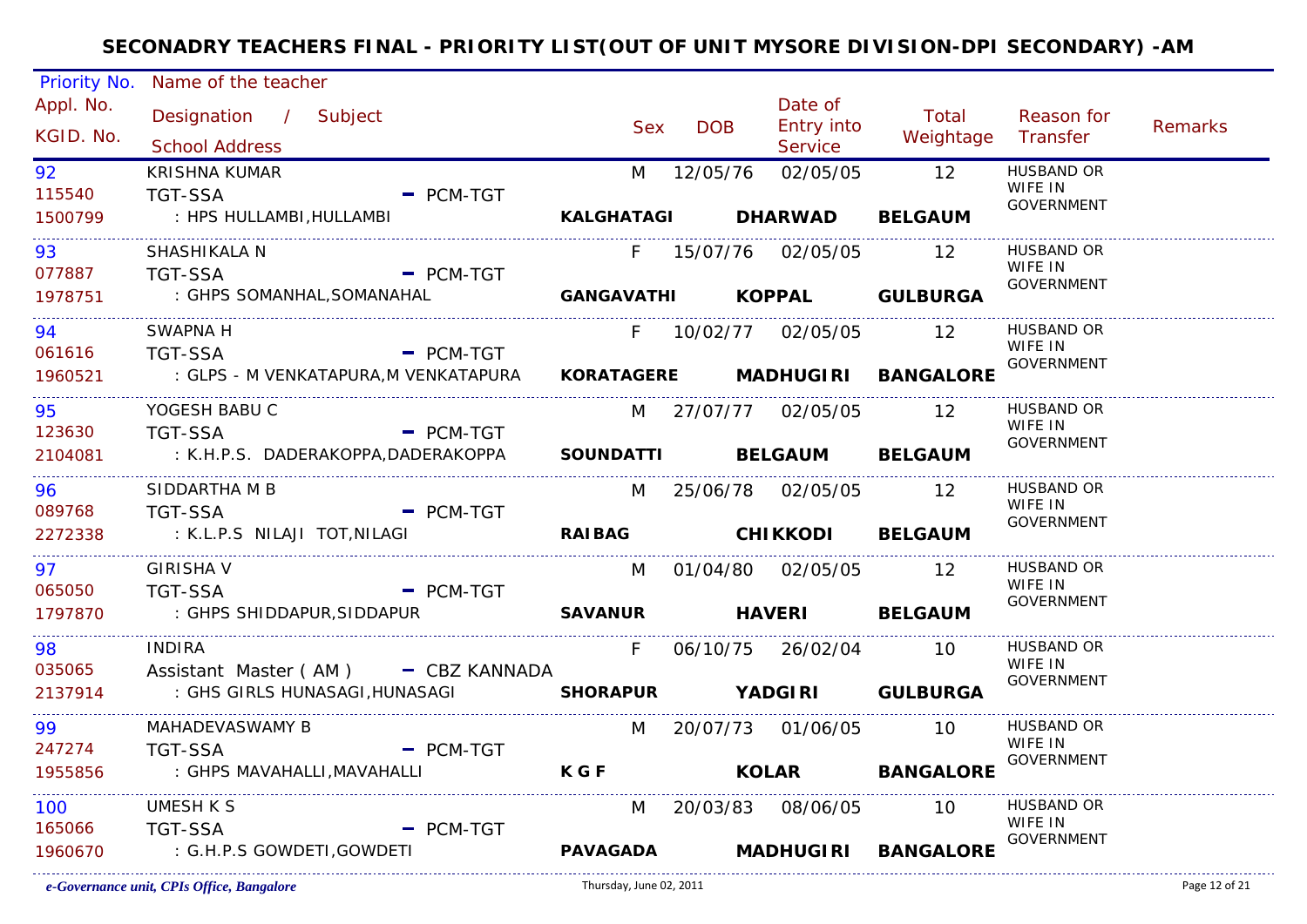| Priority No.           | Name of the teacher                                                  |                    |                         |            |                                         |                             |                              |                |
|------------------------|----------------------------------------------------------------------|--------------------|-------------------------|------------|-----------------------------------------|-----------------------------|------------------------------|----------------|
| Appl. No.<br>KGID. No. | Designation / Subject<br><b>School Address</b>                       |                    | Sex                     | <b>DOB</b> | Date of<br><b>Entry into</b><br>Service | Total<br>Weightage Transfer | Reason for                   | <b>Remarks</b> |
| 101                    | RAMALINGEGOWDA D L                                                   |                    | M                       |            | 16/04/70 28/06/05                       | $\overline{10}$             | <b>HUSBAND OR</b>            |                |
| 021218                 | <b>TGT-SSA</b>                                                       | $=$ PCM-TGT        |                         |            |                                         |                             | WIFE IN                      |                |
| 1966253                | : GOVT HPS CHINCHOLI (K), CHINCHOLI [K] ALAND <b>GULBARGA</b>        |                    |                         |            |                                         | <b>GULBURGA</b>             | <b>GOVERNMENT</b>            |                |
| .<br>102               | ANANDA L                                                             |                    |                         |            | M 22/07/72 28/06/05 10                  |                             | <b>HUSBAND OR</b>            |                |
| 026822                 | <b>TGT-SSA</b>                                                       | $=$ PCM-TGT        |                         |            |                                         |                             | WIFE IN<br><b>GOVERNMENT</b> |                |
| 1966501                | : GOVT LPS SHIVAPUR, SHIVAPUR                                        |                    |                         |            |                                         | SHAHAPUR YADGIRI GULBURGA   |                              |                |
| 103                    | RATHNAMMA M S                                                        |                    | F                       |            | 06/01/74 28/06/05 10                    |                             | <b>HUSBAND OR</b><br>WIFE IN |                |
| 094785                 | <b>TGT-SSA</b><br>$\blacksquare$ PCM-TGT                             |                    |                         |            |                                         |                             | <b>GOVERNMENT</b>            |                |
| 1978721                | : GHPS KOMANUR,KAMANUR                                               |                    |                         |            |                                         | KOPPAL KOPPAL GULBURGA      |                              |                |
| 104                    | SUJENDRAKUMARA B                                                     |                    |                         |            | M 01/06/76 28/06/05 10                  |                             | <b>HUSBAND OR</b>            |                |
| 088723                 | <b>TGT-SSA</b>                                                       | $=$ PCM-TGT        |                         |            |                                         |                             | WIFE IN<br><b>GOVERNMENT</b> |                |
| 1966309                | : GOVT HPS YELINAVADAGI, YELENAVADAGI ALAND <b>GULBARGA GULBURGA</b> |                    |                         |            |                                         |                             |                              |                |
| 105                    | <b>MURUGAN G</b>                                                     |                    |                         |            | M 24/02/79 28/06/05 10                  |                             | <b>HUSBAND OR</b>            |                |
| 053836                 | <b>TGT-SSA</b>                                                       | $=$ PCM-TGT        |                         |            |                                         |                             | WIFE IN<br><b>GOVERNMENT</b> |                |
| 1909101                | : GHPS KUDADHARAHAL, KUDADHARAHAL SIRUGUPPA BELLARY GULBURGA         |                    |                         |            |                                         |                             |                              |                |
| 106 —                  | RAGHAVENDRA C S                                                      |                    |                         |            | M 10/03/79 29/06/05 10                  |                             | HUSBAND OR<br>WIFE IN        |                |
| 059282                 | HM - KGBV                                                            | - LANGUAGE KANNADA |                         |            |                                         |                             | <b>GOVERNMENT</b>            |                |
| 1966307                | : GOVT HPS BANGARGA, BANGARGA <b>ALAND</b>                           |                    |                         |            |                                         | <b>GULBARGA GULBURGA</b>    |                              |                |
| 107                    | <b>KUMARA B</b>                                                      |                    |                         |            | M 22/06/71 01/07/05 10                  |                             | HUSBAND OR<br>WIFE IN        |                |
| 039470                 | <b>TGT-SSA</b>                                                       | $-$ PCM-TGT        |                         |            |                                         |                             | <b>GOVERNMENT</b>            |                |
| 2002717                | : GHPS NAGARAHALLI, NAGARAHALLI <b>MUNDARAGI               GADAG</b> |                    |                         |            |                                         | <b>BELGAUM</b>              |                              |                |
| 108                    | <b>RAMESH S</b>                                                      |                    |                         |            | M 02/09/65 02/07/05 10                  |                             | HUSBAND OR                   |                |
| 131591                 | <b>TGT-SSA</b>                                                       | $-$ PCM-TGT        |                         |            |                                         |                             | WIFE IN<br><b>GOVERNMENT</b> |                |
| 2270093                | : K.H.P.S.AWARKHOD.,AWARKHOD                                         |                    | ATHANI CHIKKODI BELGAUM |            |                                         |                             |                              |                |
| 109 - 109              | <b>RADHATV</b>                                                       |                    | $F =$                   |            | 01/06/70 02/07/05 10                    |                             | <b>HUSBAND OR</b>            |                |
| 213023                 | <b>TGT-SSA</b>                                                       | $-$ PCM-TGT        |                         |            |                                         |                             | WIFE IN<br><b>GOVERNMENT</b> |                |
| 1999371                | : K.H.P.S., SARAPUR                                                  |                    | <b>HUKKERI</b>          |            | <b>CHIKKODI</b>                         | <b>BELGAUM</b>              |                              |                |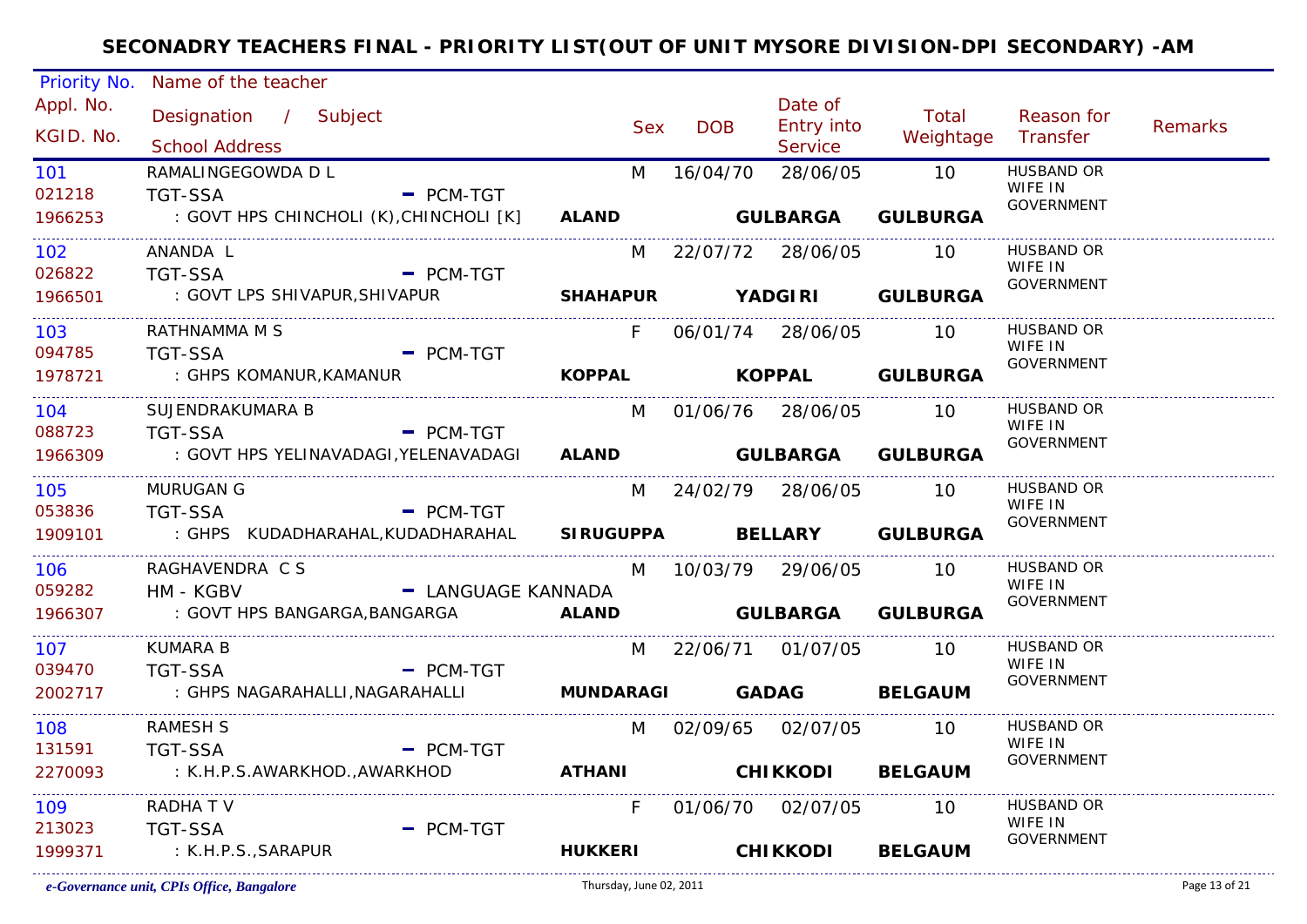| Priority No.           | Name of the teacher                            |             |                             |            |                                  |                             |                              |                |
|------------------------|------------------------------------------------|-------------|-----------------------------|------------|----------------------------------|-----------------------------|------------------------------|----------------|
| Appl. No.<br>KGID. No. | Designation / Subject<br><b>School Address</b> |             | <b>Sex</b>                  | <b>DOB</b> | Date of<br>Entry into<br>Service | Total<br>Weightage Transfer | Reason for                   | <b>Remarks</b> |
| 110                    | RAJU H                                         |             | M                           | 12/03/71   | 02/07/05                         | 10                          | <b>HUSBAND OR</b>            |                |
| 121284                 | <b>TGT-SSA</b>                                 | $=$ PCM-TGT |                             |            |                                  |                             | WIFE IN<br><b>GOVERNMENT</b> |                |
| 2270931                | : K.H.P.S.DESAIR HATTI, KOKATNUR               |             | ATHANI CHIKKODI BELGAUM     |            |                                  |                             |                              |                |
| .<br>111               | PRAKASHA M                                     |             |                             |            | M 22/07/72 02/07/05              | 10                          | <b>HUSBAND OR</b>            |                |
| 116648                 | <b>TGT-SSA</b>                                 | - PCM-TGT   |                             |            |                                  |                             | WIFE IN<br>GOVERNMENT        |                |
| 2002889                | : GHPS SARJAPUR, SARJAPUR                      |             | <b>RON</b>                  |            |                                  | GADAG BELGAUM               |                              |                |
| 112                    | THIMMAPPA R                                    |             |                             |            | M 01/03/74 02/07/05 10           |                             | HUSBAND OR                   |                |
| 078696                 | <b>TGT-SSA</b>                                 | $-$ PCM-TGT |                             |            |                                  |                             | WIFE IN<br>GOVERNMENT        |                |
| 1999529                | : K.H.P.S.,BASTWAD                             |             | RAIBAG CHIKKODI BELGAUM     |            |                                  |                             |                              |                |
| 113                    | MALLIKARJUNASWAMAY P                           |             |                             |            | M 01/06/76 02/07/05 10           |                             | <b>HUSBAND OR</b>            |                |
| 158510                 | <b>TGT-SSA</b>                                 | $-$ PCM-TGT |                             |            |                                  |                             | WIFE IN<br><b>GOVERNMENT</b> |                |
| 2490179                | : K.H.P.S.,JODAHATTI                           |             | RAIBAG CHIKKODI BELGAUM     |            |                                  |                             |                              |                |
| 114                    | UMESHA G N                                     |             |                             |            | M 24/05/77 02/07/05 10           |                             | <b>HUSBAND OR</b>            |                |
| 128679                 | <b>TGT-SSA</b>                                 | $-$ PCM-TGT |                             |            |                                  |                             | WIFE IN<br><b>GOVERNMENT</b> |                |
| 2341823                | : GHPS MARANABASARI, MARANABASARI              |             | <b>RON</b>                  |            | <b>GADAG BELGAUM</b>             |                             |                              |                |
| 115                    | RAMESHA K                                      |             |                             |            | M 05/06/77 02/07/05 10           |                             | <b>HUSBAND OR</b>            |                |
| 088506                 | <b>TGT-SSA</b>                                 | $-$ PCM-TGT |                             |            |                                  |                             | WIFE IN<br>GOVERNMENT        |                |
| 2270950                | : K.H.P.S.FADTARWADI,AIGALI                    |             | ATHANI CHIKKODI BELGAUM     |            |                                  |                             |                              |                |
| 116                    | <b>SANTOSH M N</b>                             |             |                             |            | M 02/11/77 02/07/05              | - 10                        | <b>HUSBAND OR</b>            |                |
| 175591                 | <b>TGT-SSA</b>                                 | $=$ PCM-TGT |                             |            |                                  |                             | WIFE IN<br><b>GOVERNMENT</b> |                |
| 1888539                | : H P S BANDAL, BANDAL                         |             | <b>SIRSI</b>                |            | <b>SIRSI</b>                     | <b>BELGAUM</b>              |                              |                |
| 117                    | YOGEESHA K                                     |             |                             |            | M 18/12/79 02/07/05 10           |                             | <b>HUSBAND OR</b>            |                |
| 086480                 | <b>TGT-SSA</b>                                 | $=$ PCM-TGT |                             |            |                                  |                             | WIFE IN<br><b>GOVERNMENT</b> |                |
| 2000025                | : K.H.P.S., HANAMAPUR                          |             | ATHANI CHIKKODI BELGAUM     |            |                                  |                             |                              |                |
| 118                    | MALLIKARJUNA H R                               |             |                             |            | M 26/05/80 02/07/05 10           |                             | HUSBAND OR                   |                |
| 040915                 | <b>TGT-SSA</b>                                 | $=$ PCM-TGT |                             |            |                                  |                             | WIFE IN<br><b>GOVERNMENT</b> |                |
| 1987842                | : GOVT HPS TOGALUR, TOGALUR                    |             | BASAVAKALYAN BIDAR GULBURGA |            |                                  |                             |                              |                |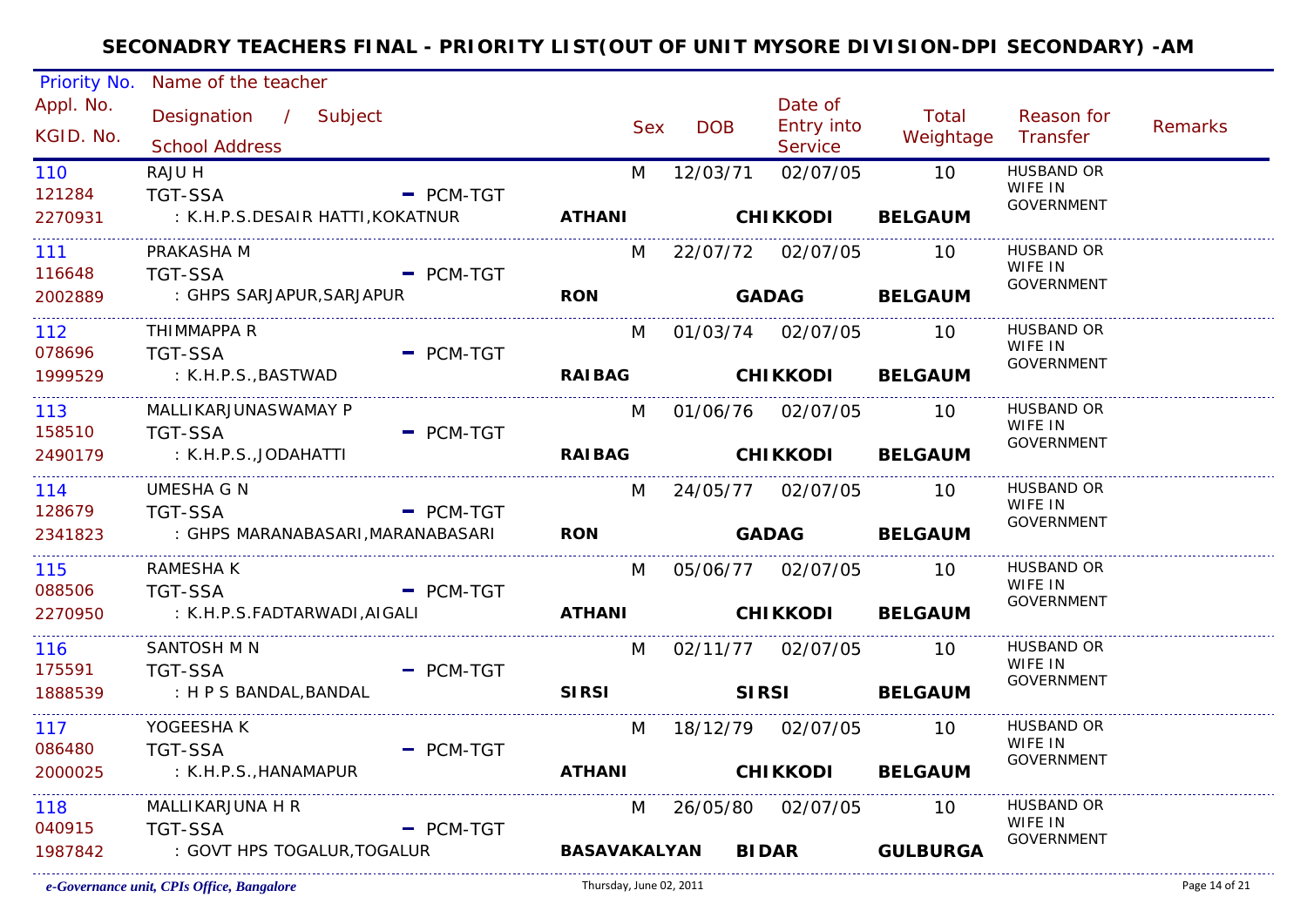| Priority No.           | Name of the teacher                                                              |                  |                 |            |                                         |                    |                                                   |         |
|------------------------|----------------------------------------------------------------------------------|------------------|-----------------|------------|-----------------------------------------|--------------------|---------------------------------------------------|---------|
| Appl. No.<br>KGID. No. | Designation / Subject<br><b>School Address</b>                                   |                  | <b>Sex</b>      | <b>DOB</b> | Date of<br>Entry into<br><b>Service</b> | Total<br>Weightage | Reason for<br>Transfer                            | Remarks |
| 119<br>136465          | SHIVAKUMARA K B<br><b>TGT-SSA</b>                                                | $=$ PCM-TGT      | M               | 10/06/72   | 04/07/05                                | 10                 | <b>HUSBAND OR</b><br>WIFE IN<br><b>GOVERNMENT</b> |         |
| 1999434<br>.           | : KHPS SURPUR KERWAD SURPUR, SURPUR                                              |                  |                 |            | KHANAPUR BELGAUM                        | <b>BELGAUM</b>     |                                                   |         |
| 120<br>090862          | ASHAMANI NC<br><b>TGT-SSA</b>                                                    | $=$ PCM-TGT      | F.              |            | 07/04/81 04/07/05                       | 10                 | HUSBAND OR<br>WIFE IN                             |         |
| 2008946                | : GOVT HPS BADIYAL, BADIYAL                                                      |                  |                 |            | YADGIR YADGIRI GULBURGA                 |                    | <b>GOVERNMENT</b>                                 |         |
| 121<br>010155          | RESHMA M J<br><b>TGT-SSA</b>                                                     | $-$ PCM-TGT      |                 |            | F 12/08/81 04/07/05                     | - 10               | <b>HUSBAND OR</b><br>WIFE IN                      |         |
| 1809977                | : GOVT HPS<br>BOLACHIKKALAKI, BOLACHIKKALAKI                                     |                  |                 |            | BIJAPUR RURAL BIJAPUR BELGAUM           |                    | <b>GOVERNMENT</b>                                 |         |
| 122                    | RAMESHA KK                                                                       |                  |                 |            | M 19/07/67 05/07/05                     | - 10               | HUSBAND OR<br>WIFE IN                             |         |
| 216040<br>259365       | <b>TGT-SSA</b><br>: GMHPS SALAGUNDA, SALAGUNDA <b>SINDHANUR RAICHUR GULBURGA</b> | $-$ PCM-TGT      |                 |            |                                         |                    | <b>GOVERNMENT</b>                                 |         |
| 123                    | H N JYOTHI                                                                       |                  | F.              |            | 10/09/76 20/07/05 10                    |                    | HUSBAND OR                                        |         |
| 028108<br>2431136      | <b>TGT-SSA</b>                                                                   | $=$ PCM-TGT      |                 |            |                                         |                    | WIFE IN<br><b>GOVERNMENT</b>                      |         |
| 124<br>146702          | PUSHPAVATHI M<br><b>TGT-SSA</b>                                                  | $-$ PCM-TGT      | F               |            | 06/11/74 01/10/05 10                    |                    | HUSBAND OR<br>WIFE IN                             |         |
| 2271034                | : KHPS CHIKKAMUNAVALLI<br>CHIKKMUNAWALLI, CHIKKMUNAWALLI                         |                  | <b>KHANAPUR</b> |            | <b>BELGAUM</b>                          | <b>BELGAUM</b>     | GOVERNMENT                                        |         |
| 125<br>036432          | SMT SAVITA HALLUR<br>Assistant Master (AM) - LANGUAGE ENGLISH                    |                  |                 |            | F 18/10/82 28/12/05                     | 10                 | HUSBAND OR<br>WIFE IN                             |         |
| 1979123                | : GHS KARATAGI, KARATAGI                                                         |                  |                 |            | GANGAVATHI KOPPAL GULBURGA              |                    | <b>GOVERNMENT</b>                                 |         |
| 126<br>051186          | <b>BASAVARAJAPPA R</b><br>Assistant Master (AM)                                  | - LANGUAGE HINDI |                 |            | M 25/06/76 23/01/06                     | 10                 | <b>HUSBAND OR</b><br>WIFE IN                      |         |
| 1945685                | : GOVT HIGH SCHOOL<br>PAMANAKALLUR, PAMANAKALLUR                                 |                  | <b>MANVI</b>    |            | RAICHUR GULBURGA                        |                    | GOVERNMENT                                        |         |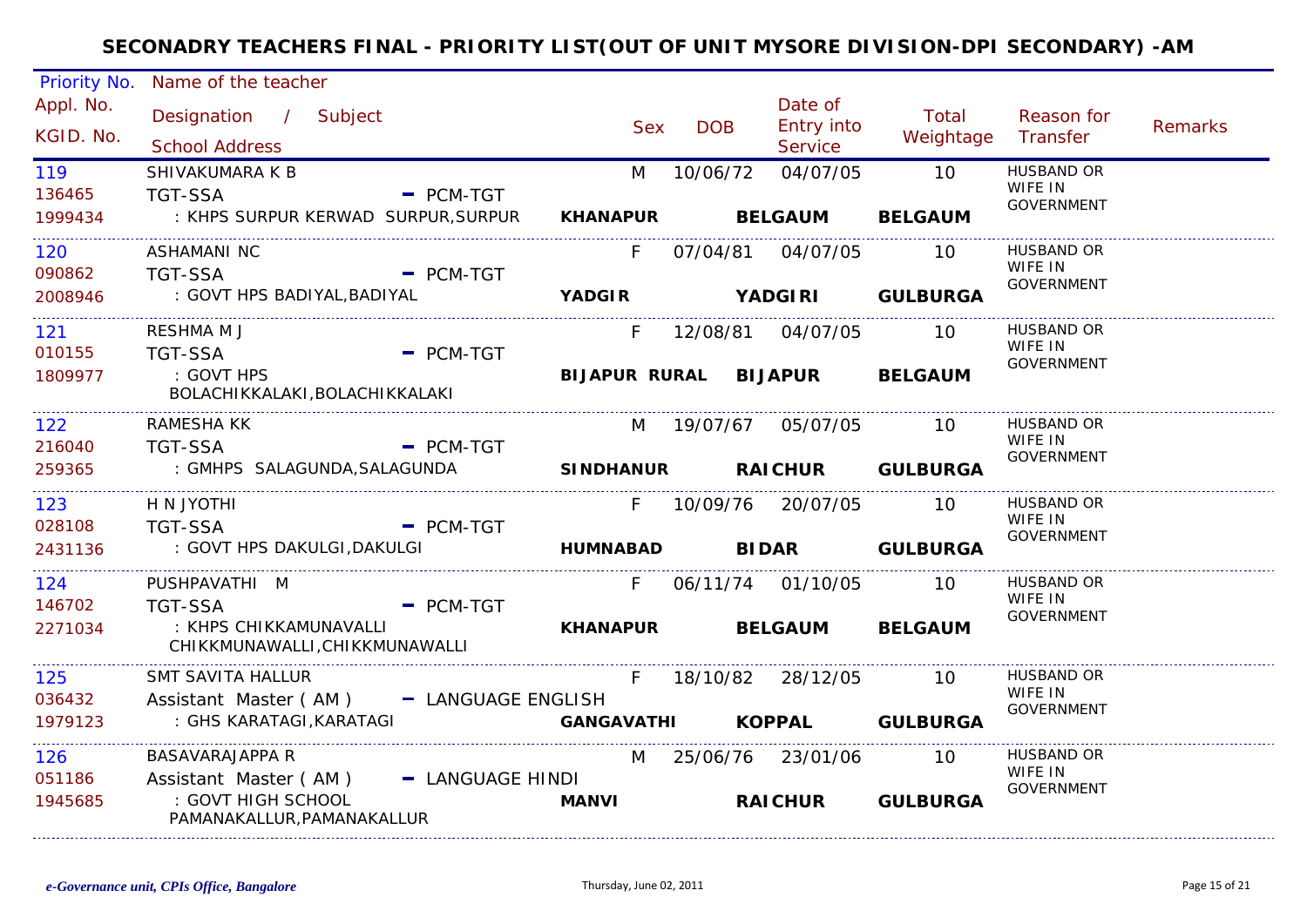| Priority No.           | Name of the teacher                                                              |                        |               |                                                |                            |                                                   |                |
|------------------------|----------------------------------------------------------------------------------|------------------------|---------------|------------------------------------------------|----------------------------|---------------------------------------------------|----------------|
| Appl. No.<br>KGID. No. | Designation / Subject<br><b>School Address</b>                                   | <b>Sex</b>             | <b>DOB</b>    | Date of<br><b>Entry into</b><br><b>Service</b> | Total<br>Weightage         | Reason for<br>Transfer                            | <b>Remarks</b> |
| 127<br>128950          | <b>ASHWINI K N</b><br><b>TGT-SSA</b><br>$-$ PCM-TGT                              | F.                     | 23/06/81      | 02/05/05                                       | 9                          | <b>HUSBAND OR</b><br>WIFE IN<br><b>GOVERNMENT</b> |                |
| 2279611                | : KHPS MUTAGA,MUTAGA                                                             | BELGAUM RURAL. BELGAUM |               |                                                | <b>BELGAUM</b>             |                                                   |                |
| 128<br>130929          | <b>MAMATHA N S</b><br>$\blacksquare$ PCM-TGT<br><b>TGT-SSA</b>                   | F.                     |               | 01/06/82 02/05/05                              | 9                          | HUSBAND OR<br>WIFE IN                             |                |
| 2270654                | : KHPS MASTMARDI, MASTMARDI                   BELGAUM RURAL. BELGAUM     BELGAUM |                        |               |                                                |                            | GOVERNMENT                                        |                |
| 129<br>049630          | CHAYA Y CHANDAVAR<br>Assistant Master (AM) - PCM KANNADA                         | F                      |               | 18/01/81  05/12/05                             | $\overline{\phantom{0}}$ 8 | HUSBAND OR<br>WIFE IN                             |                |
| 2252326                | : GOVT HIGH SCHOOL<br>MASANKATTI, MASANAKATTI                                    | <b>HANAGAL</b>         | <b>HAVERI</b> |                                                | <b>BELGAUM</b>             | GOVERNMENT                                        |                |
| 130<br>124472          | <b>GEETHA S</b><br>$\overline{P}$ PCM-TGT<br><b>TGT-SSA</b>                      | $F =$                  |               | 04/05/74 23/04/07 8                            |                            | <b>HUSBAND OR</b><br>WIFE IN<br>GOVERNMENT        |                |
| 2007220                |                                                                                  |                        |               |                                                |                            |                                                   |                |
| 131<br>011418          | DEEPA BADKAR<br>Assistant Master (AM) - PCM KANNADA                              |                        |               | F 15/04/82 23/04/07 8                          |                            | HUSBAND OR<br>WIFE IN                             |                |
| 2086325                | : GHS MUNDALLI,MUNDALLI                                                          | <b>BHATKAL</b>         |               | UTTARKANNA BELGAUM                             |                            | GOVERNMENT                                        |                |
| 132<br>153267          | NETRAVATI P<br>Assistant Master (AM) - PCM KANNADA                               |                        |               | F 10/07/78 24/04/07 8                          |                            | HUSBAND OR<br>WIFE IN                             |                |
| 2114949                | : GOVT HIGH SCHOOL GOREBAL, GOREBAL SINDHANUR RAICHUR GULBURGA                   |                        |               |                                                |                            | <b>GOVERNMENT</b>                                 |                |
| 133                    | JAYAVARDHANA                                                                     |                        |               | M 06/05/72 25/04/07                            | 8                          | HUSBAND OR<br>WIFE IN                             |                |
| 127766<br>2049572      | <b>TGT-SSA</b><br>$\overline{\phantom{a}}$ PCM-TGT                               |                        |               |                                                | <b>BELGAUM</b>             | GOVERNMENT                                        |                |
| 134<br>098728          | SARVAMANGALA<br>Assistant Master (AM) - CBZ KANNADA                              | F                      |               | 24/05/72 27/04/07                              | $\overline{8}$             | HUSBAND OR<br>WIFE IN                             |                |
| 2078471                | : GHS ARALERI,ARALERI                                                            | <b>MALUR</b>           |               | <b>KOLAR</b>                                   | <b>BANGALORE</b>           | <b>GOVERNMENT</b>                                 |                |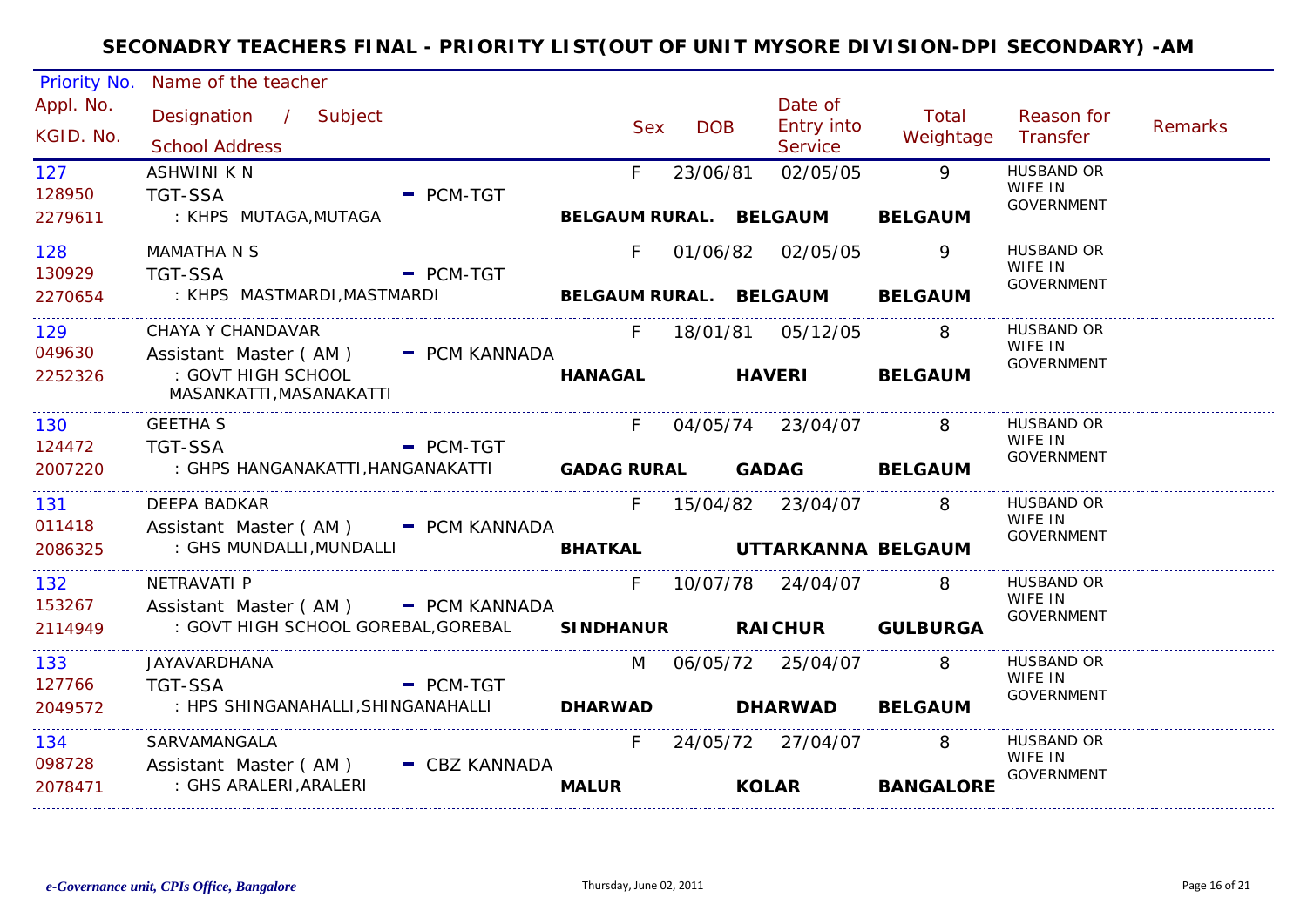| Priority No.           | Name of the teacher                                                                                                      |                                                                                                          |            |            |                                  |                             |                                                   |                |
|------------------------|--------------------------------------------------------------------------------------------------------------------------|----------------------------------------------------------------------------------------------------------|------------|------------|----------------------------------|-----------------------------|---------------------------------------------------|----------------|
| Appl. No.<br>KGID. No. | Designation / Subject<br><b>School Address</b>                                                                           |                                                                                                          | <b>Sex</b> | <b>DOB</b> | Date of<br>Entry into<br>Service | Total<br>Weightage          | Reason for<br>Transfer                            | <b>Remarks</b> |
| 135<br>061448          | SOWMYA D C<br><b>TGT-SSA</b>                                                                                             | $=$ PCM-TGT                                                                                              | F.         | 13/06/82   | 27/04/07                         | 8                           | <b>HUSBAND OR</b><br>WIFE IN<br><b>GOVERNMENT</b> |                |
| 2168912                | : GOVT HPS HALADUR, HALADUR                                                                                              | <b>EXAMPLE AND READ AMPLE AND READ AMPLE AND AMPLE AND AMPLE AND AMPLE AND READ AMPLE AND READ AMPLE</b> |            |            | <b>BAGALKOT</b>                  | <b>BELGAUM</b>              |                                                   |                |
| 136<br>067127          | NATARAJA M<br><b>TGT-SSA</b><br><b>Example 2</b> PCM-TGT                                                                 |                                                                                                          |            |            | M 22/06/71 28/04/07              | $\overline{\phantom{0}}$ 8  | <b>HUSBAND OR</b><br>WIFE IN                      |                |
| 2250613                | : GHPS MAKARI,MAKARI                                                                                                     | <b>HIREKERUR</b> HAVERI                                                                                  |            |            |                                  | <b>BELGAUM</b>              | <b>GOVERNMENT</b>                                 |                |
| 137<br>052419          | DAYANANDAMURTHY B C<br>TGT-SSA<br>$\overline{\phantom{a}}$ PCM-TGT                                                       |                                                                                                          |            |            | M 01/07/72 28/04/07 8            |                             | <b>HUSBAND OR</b><br>WIFE IN                      |                |
| 2253207                | : GHPS ARIKATTI, ARIKATTI <b>ARIKATTI ARIKAT HUREKERUR</b> HAVERI BELGAUM                                                |                                                                                                          |            |            |                                  |                             | <b>GOVERNMENT</b>                                 |                |
| 138<br>238987          | USHARANI D J<br>$-$ PCM-TGT<br><b>TGT-SSA</b>                                                                            |                                                                                                          |            |            | F 18/04/82 28/04/07 8            |                             | <b>HUSBAND OR</b><br>WIFE IN                      |                |
| 1798127                | : GHPS LINGADAHALLI, LINGADAHALLI <b>NANNEBENNUR HAVERI BELGAUM</b>                                                      |                                                                                                          |            |            |                                  |                             | GOVERNMENT                                        |                |
| 139<br>108803          | MAMATHA N<br><b>TGT-SSA</b>                                                                                              | $=$ PCM-TGT                                                                                              | F.         |            | 22/07/74 03/05/07                | 8                           | <b>HUSBAND OR</b><br>WIFE IN                      |                |
| 2303408                | : GHPS SEETHARAM THANDA, KAMALAPURA-TP HOSPET BELLARY GULBURGA                                                           |                                                                                                          |            |            |                                  |                             | GOVERNMENT                                        |                |
| 140<br>117334          | VASUDHA S S<br>Assistant Master (AM) - PCM KANNADA                                                                       |                                                                                                          |            |            | F 14/03/83 07/05/07              | 8 <sup>-1</sup>             | HUSBAND OR<br>WIFE IN                             |                |
| 2264926                | : GHS MARUTHIPURA,MARUTHIPURA                                                                                            |                                                                                                          |            |            |                                  | HOSANAGAR SHIMOGA BANGALORE | <b>GOVERNMENT</b>                                 |                |
| 141                    | KRISHNA ML                                                                                                               |                                                                                                          |            |            | M 25/08/76 11/07/05              | 7.5                         | HUSBAND OR<br>WIFE IN                             |                |
| 226955<br>2312408      | <b>TGT-SSA</b><br>: HPS SAIDAPUR, SAIDAPUR                                                                               | $=$ PCM-TGT                                                                                              |            |            | NAVALGUND DHARWAD BELGAUM        |                             | GOVERNMENT                                        |                |
| 142<br>106345          | VASANTHA KUMARI M                                                                                                        |                                                                                                          |            |            | F 15/03/80 31/01/04 6            |                             | <b>HUSBAND OR</b><br>WIFE IN                      |                |
| 1934973                | Assistant Master (AM) - CBZ KANNADA<br>: GPU COLLEGE FOR BOYS P.J EXTN, WARD NO DAVANAGERE(S) DAVANAGERE BANGALORE<br>21 |                                                                                                          |            |            |                                  |                             | <b>GOVERNMENT</b>                                 |                |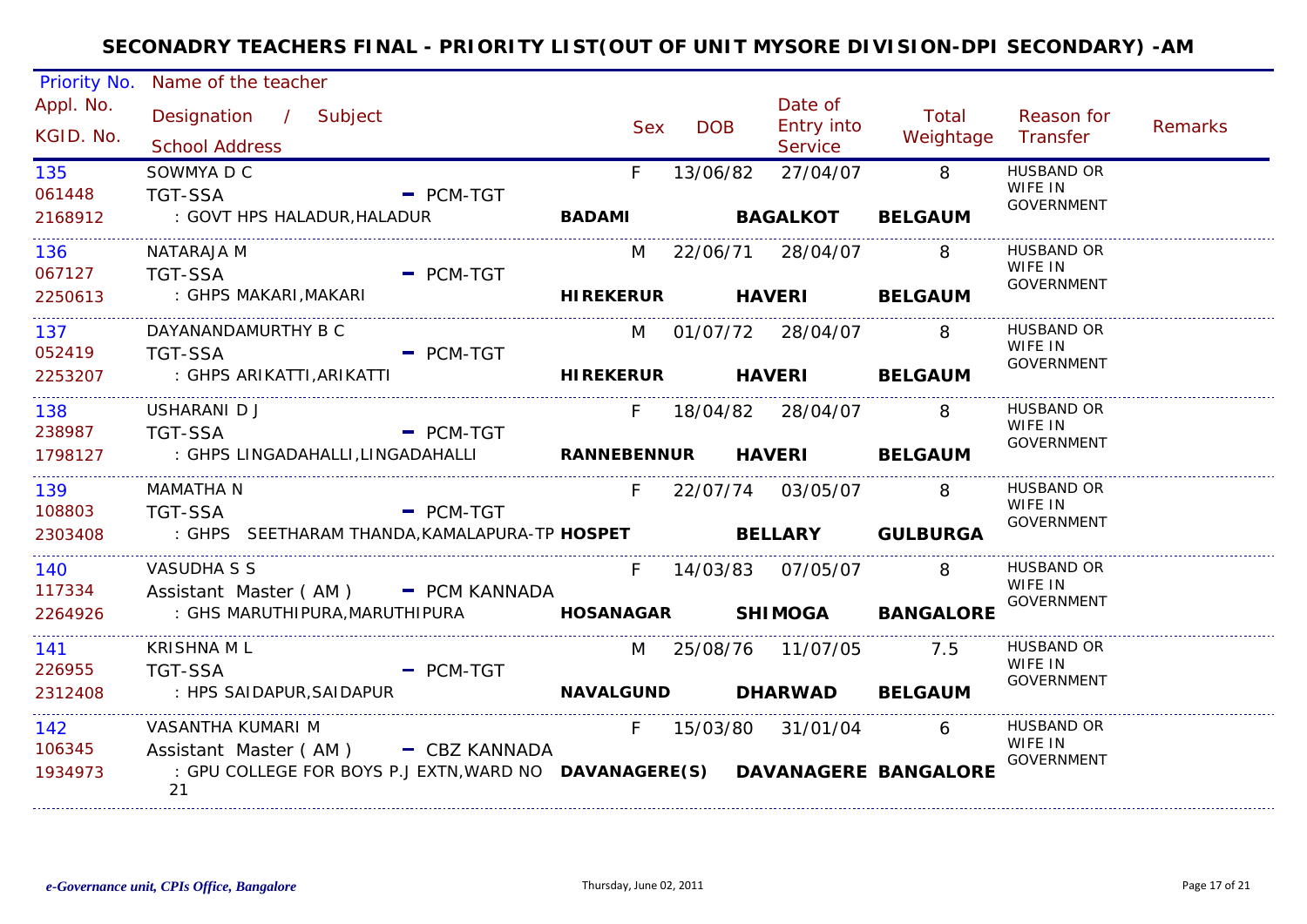| Priority No.           | Name of the teacher                                                                    |                           |                  |            |            |                                  |                                  |                              |                |
|------------------------|----------------------------------------------------------------------------------------|---------------------------|------------------|------------|------------|----------------------------------|----------------------------------|------------------------------|----------------|
| Appl. No.<br>KGID. No. | Designation / Subject<br><b>School Address</b>                                         |                           |                  | <b>Sex</b> | <b>DOB</b> | Date of<br>Entry into<br>Service | Total<br>Weightage               | Reason for<br>Transfer       | <b>Remarks</b> |
| 143                    | NANJUNDAPPA S N                                                                        |                           |                  | M          | 24/07/74   | 02/06/07                         | $6\overline{6}$                  | <b>HUSBAND OR</b>            |                |
| 177547                 | TGT-SSA                                                                                | $-$ PCM-TGT               |                  |            |            |                                  |                                  | WIFE IN<br>GOVERNMENT        |                |
| 2306834                | : GHPS A.MALLAPURA,CHOUDAPURA KUDLIGI BELLARY                                          |                           |                  |            |            |                                  | <b>GULBURGA</b>                  |                              |                |
| 144                    | MAHADEVA SWAMY S                                                                       |                           |                  |            |            | M 01/06/72 04/06/07              | 6                                | <b>HUSBAND OR</b>            |                |
| 112795                 | <b>TGT-SSA</b><br>$\blacksquare$ PCM-TGT                                               |                           |                  |            |            |                                  |                                  | WIFE IN<br><b>GOVERNMENT</b> |                |
| 2171637                | : GHPS KALKERI, KALKERA                       GANGAVATHI         KOPPAL       GULBURGA |                           |                  |            |            |                                  |                                  |                              |                |
| 145                    | <b>BHASKAR B</b>                                                                       |                           |                  |            |            | M 25/12/78 06/06/07 6            |                                  | <b>HUSBAND OR</b>            |                |
| 034208                 | TGT-SSA<br>$\overline{\phantom{a}}$ PCM-TGT                                            |                           |                  |            |            |                                  |                                  | WIFE IN<br>GOVERNMENT        |                |
| 2341595                | : GHPS CHIKKAALAGUNDI, CHICKALAGUNDI RON GADAG BELGAUM                                 |                           |                  |            |            |                                  |                                  |                              |                |
| 146                    | CHANDRASHEKAR K                                                                        |                           |                  |            |            | M 22/05/75 07/06/07 6            |                                  | <b>HUSBAND OR</b>            |                |
| 105459                 | <b>Example 2</b> PCM-TGT<br>TGT-SSA                                                    |                           |                  |            |            |                                  |                                  | WIFE IN<br><b>GOVERNMENT</b> |                |
| 2007243                | : GHPS GUDDADBUDIHAL, GUDDADBUDIHAL MUNDARAGI GADAG BELGAUM                            |                           |                  |            |            |                                  |                                  |                              |                |
| 147                    | <b>SAVITHA S</b>                                                                       |                           |                  | F          |            | 10/06/74 13/06/07 6              |                                  | HUSBAND OR                   |                |
| 123611                 | HM - KGBV                                                                              | - LANGUAGE KANNADA        |                  |            |            |                                  |                                  | WIFE IN<br>GOVERNMENT        |                |
| 1991619                | : GOVT HPS KASHAMPUR (C), KASHAMPUR(C) BIDAR                                           |                           |                  |            |            | <b>BIDAR</b> GULBURGA            |                                  |                              |                |
| 148 — 148              | SATEESHA M                                                                             |                           |                  |            |            | M 16/04/79 13/06/07              | 6                                | <b>HUSBAND OR</b>            |                |
| 055317                 | - PCM-TGT<br>TGT-SSA                                                                   |                           |                  |            |            |                                  |                                  | WIFE IN<br><b>GOVERNMENT</b> |                |
| 2313603<br>.           | : HPS BHOGANUR, BHOGANUR                                                               | NAVALGUND DHARWAD BELGAUM |                  |            |            |                                  |                                  |                              |                |
| 149                    | JAYASHEELA M D                                                                         |                           |                  |            |            | F 21/07/76 20/06/07              | 6                                | <b>HUSBAND OR</b>            |                |
| 131204                 | Assistant Master (AM) - CBZ KANNADA                                                    |                           |                  |            |            |                                  |                                  | WIFE IN<br><b>GOVERNMENT</b> |                |
| 2176002                | : GOVT.HS HIREKABBIGEE<br>G.HATTI, HIREKABBIGERE GOLLERHATTI                           |                           |                  |            |            |                                  | CHITRADURGA CHITRADURG BANGALORE |                              |                |
| 150                    | SHIVANNA S                                                                             |                           |                  |            |            | M 01/06/74 22/06/07 6            |                                  | HUSBAND OR                   |                |
| 126918                 | <b>TGT-SSA</b>                                                                         | $=$ PCM-TGT               |                  |            |            |                                  |                                  | WIFE IN<br><b>GOVERNMENT</b> |                |
| 2313602                | : HPS NAIKANUR,NAIKANUR                                                                |                           | <b>NAVALGUND</b> |            |            | <b>DHARWAD</b>                   | <b>BELGAUM</b>                   |                              |                |
|                        |                                                                                        |                           |                  |            |            |                                  |                                  |                              |                |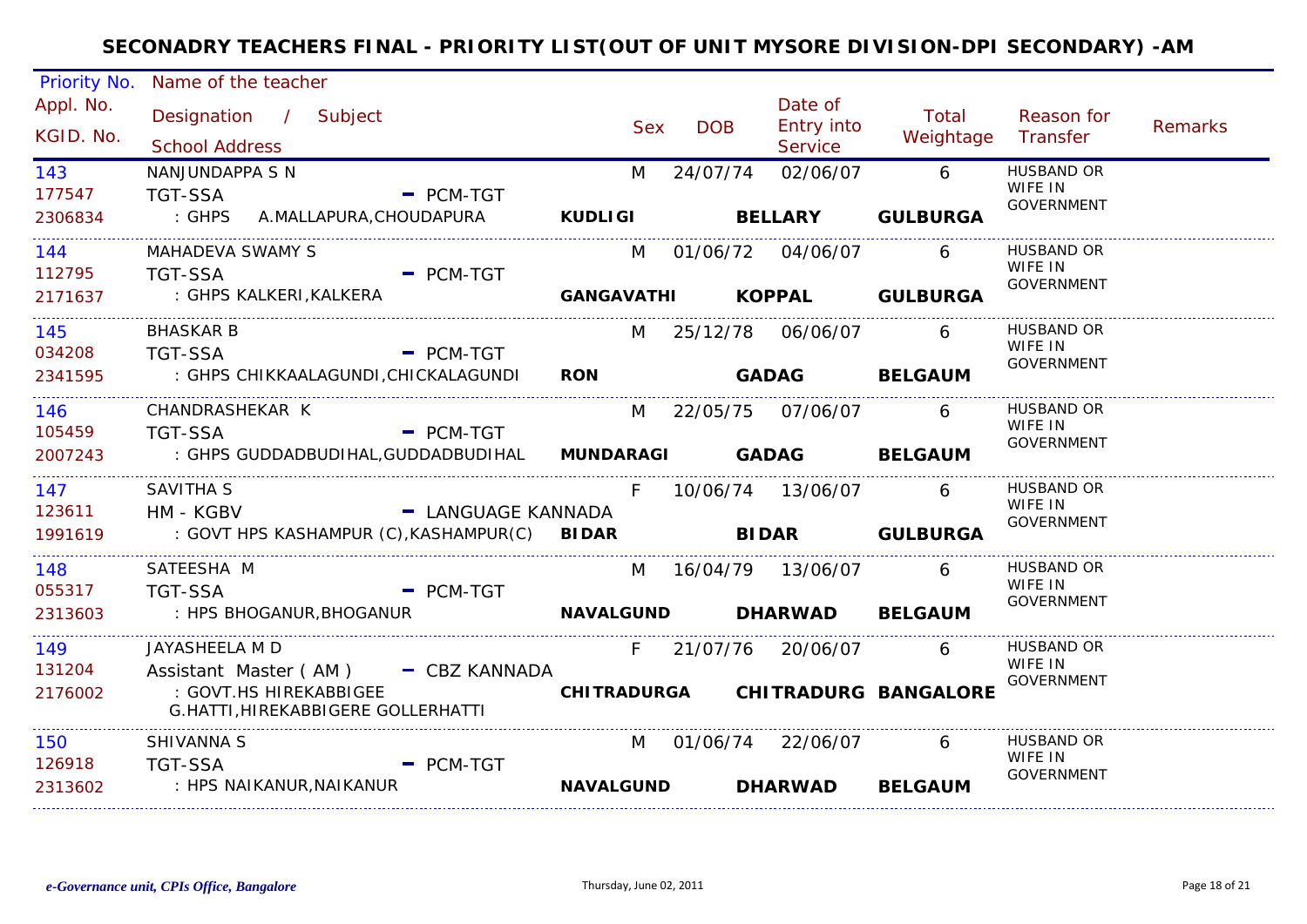| <b>Priority No.</b>            | Name of the teacher                                      |                  |            |                                                |                    |                              |                |
|--------------------------------|----------------------------------------------------------|------------------|------------|------------------------------------------------|--------------------|------------------------------|----------------|
| Appl. No.<br>KGID. No.         | Designation / Subject<br><b>School Address</b>           | <b>Sex</b>       | <b>DOB</b> | Date of<br><b>Entry into</b><br><b>Service</b> | Total<br>Weightage | Reason for<br>Transfer       | <b>Remarks</b> |
| 151                            | <b>JANARDHANA B C</b>                                    | M                | 20/07/76   | 22/06/07                                       | 6                  | <b>HUSBAND OR</b>            |                |
| 054484                         | <b>TGT-SSA</b><br>$=$ PCM-TGT                            |                  |            |                                                |                    | WIFE IN<br><b>GOVERNMENT</b> |                |
| 2311429                        | $\mathbf{H}$ : HPS<br>KONKANAKURAHATTI, KONKANAKURAHATTI | <b>KUNDAGOL</b>  |            | <b>DHARWAD</b>                                 | <b>BELGAUM</b>     |                              |                |
| 152                            | JAYAPRADA U                                              |                  |            | F 27/07/80 23/06/07                            | 6                  | <b>HUSBAND OR</b>            |                |
| 064054                         | Assistant Master (AM) - PCM KANNADA                      |                  |            |                                                |                    | WIFE IN<br><b>GOVERNMENT</b> |                |
| 1892025                        | : GOVT HIGH SCHOOL HIREANAJI, HIREANAJI BYADAGI HAVERI   |                  |            |                                                | <b>BELGAUM</b>     |                              |                |
| ____________________<br>153    | RAJESHWARI B NAYAK                                       | F.               |            | 21/05/84 25/06/07                              | 6                  | <b>HUSBAND OR</b>            |                |
| 016925                         | <b>TGT-SSA</b><br>$-$ PCM-TGT                            |                  |            |                                                |                    | WIFE IN<br><b>GOVERNMENT</b> |                |
| 2169751                        | : GOVT HPS HIRENASABI, HIRENASABI                        |                  |            | <b>BADAMI BAGALKOT</b>                         | <b>BELGAUM</b>     |                              |                |
| _______________________<br>154 | SHIVANNA M                                               |                  |            | M 20/04/73 28/06/07                            | 6                  | HUSBAND OR                   |                |
| 233439                         | <b>TGT-SSA</b><br>$=$ PCM-TGT                            |                  |            |                                                |                    | WIFE IN<br><b>GOVERNMENT</b> |                |
| 2341343                        | : GHPS LAKAMAPUR,LAKHAMAPUR                              |                  |            | NARAGUND GADAG                                 | <b>BELGAUM</b>     |                              |                |
| 155                            | SADIO AHAMED                                             |                  |            | M 01/06/79 28/06/07                            | 6                  | <b>HUSBAND OR</b>            |                |
| 013521                         | <b>TGT-SSA</b><br>$=$ PCM-TGT                            |                  |            |                                                |                    | WIFE IN<br><b>GOVERNMENT</b> |                |
| 2282311                        | : GOVT HPS<br>SOMALINGADALLI, SOMALINGADALLI             |                  |            | CHINCHOLI GULBARGA                             | <b>GULBURGA</b>    |                              |                |
|                                |                                                          |                  |            |                                                |                    |                              |                |
| 156                            | GIRISHKUMAR A R                                          | M                |            | 08/12/75 04/07/07                              | 6                  | HUSBAND OR<br>WIFE IN        |                |
| 170810                         | <b>TGT-SSA</b><br>$-$ PCM-TGT                            |                  |            |                                                |                    | GOVERNMENT                   |                |
| 2311065                        | : HPS YARINARAYANAPUR, YARINARAYANAPUR KUNDAGOL DHARWAD  |                  |            |                                                | <b>BELGAUM</b>     |                              |                |
| 157                            | ASHA                                                     | F.               |            | 12/09/82 04/07/07                              | 6                  | HUSBAND OR                   |                |
| 118208                         | Assistant Master (AM)<br>- PCM KANNADA                   |                  |            |                                                |                    | WIFE IN<br><b>GOVERNMENT</b> |                |
| 2265467                        | : GHS NITTURU,NITTURU                                    | <b>HOSANAGAR</b> |            | <b>SHIMOGA</b>                                 | <b>BANGALORE</b>   |                              |                |
| 158                            | JANARDHANA K S                                           |                  |            | M 20/07/71 05/07/07                            | 6                  | <b>HUSBAND OR</b>            |                |
| 111257                         | <b>TGT-SSA</b><br>$=$ PCM-TGT                            |                  |            |                                                |                    | WIFE IN<br>GOVERNMENT        |                |
| 2006307                        | : GHPS BUDIHAL,BUDIHAL                                   | <b>MUNDARAGI</b> |            | <b>GADAG</b>                                   | <b>BELGAUM</b>     |                              |                |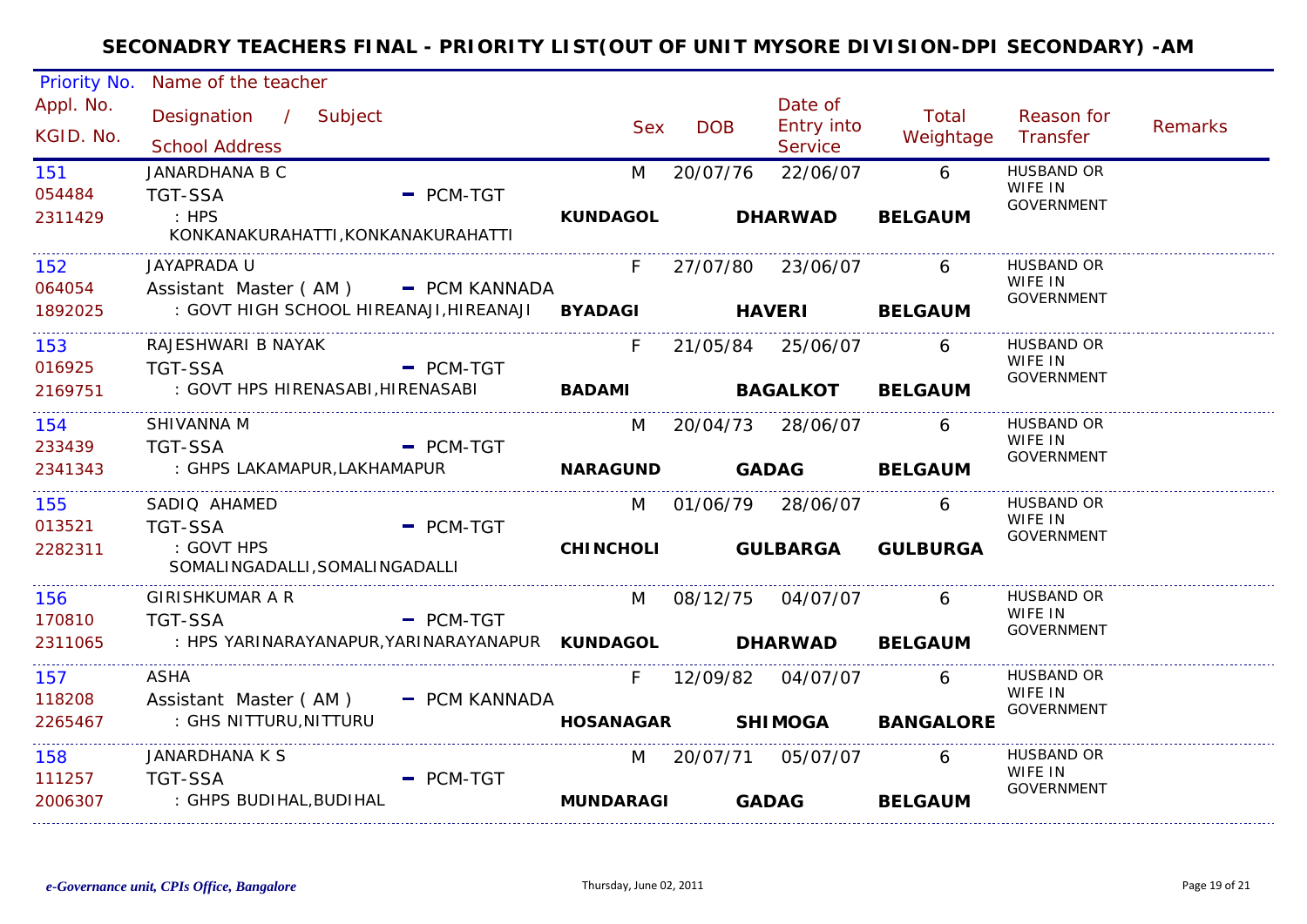| Priority No.           | Name of the teacher                            |                             |            |                        |                                  |                             |                              |                |
|------------------------|------------------------------------------------|-----------------------------|------------|------------------------|----------------------------------|-----------------------------|------------------------------|----------------|
| Appl. No.<br>KGID. No. | Designation / Subject<br><b>School Address</b> |                             | <b>Sex</b> | <b>DOB</b>             | Date of<br>Entry into<br>Service | Total<br>Weightage Transfer | Reason for                   | <b>Remarks</b> |
| 159                    | PARAMESHA Y P                                  |                             | M          | 18/07/79               | 05/07/07                         | $6\overline{6}$             | <b>HUSBAND OR</b>            |                |
| 233637                 | <b>TGT-SSA</b>                                 | - PCM-TGT                   |            |                        |                                  |                             | WIFE IN                      |                |
| 2007367                | : GHPS GURLAKATTI, GURLAKATTI                  | NARAGUND GADAG BELGAUM      |            |                        |                                  |                             | <b>GOVERNMENT</b>            |                |
| 160                    | POORNA J V                                     |                             | F          |                        |                                  | 6                           | <b>HUSBAND OR</b>            |                |
| 044048                 | $-$ PCM-TGT<br>TGT-SSA                         |                             |            |                        |                                  |                             | WIFE IN<br><b>GOVERNMENT</b> |                |
| 2370019                | : GOVT HPS BELAVALKOPPA,BELVALAKOPPA           |                             |            |                        |                                  | BADAMI BAGALKOT BELGAUM     |                              |                |
| 161                    | SIDDAPPAJI B                                   |                             |            |                        | M 24/04/77 07/07/07              | 6                           | HUSBAND OR                   |                |
| 047673                 | <b>TGT-SSA</b><br><b>Example 2 PCM-TGT</b>     |                             |            |                        |                                  |                             | WIFE IN<br>GOVERNMENT        |                |
| 2006292                | : GHPS GULAGUNDI,GULGUNDI                      | <b>RON</b>                  |            | <b>Example 2</b> GADAG |                                  | <b>BELGAUM</b>              |                              |                |
| 162                    | MANJUNATHA MG                                  |                             |            |                        | M 05/05/78 07/07/07 6            |                             | HUSBAND OR                   |                |
| 043687                 | $-$ PCM-TGT<br><b>TGT-SSA</b>                  |                             |            |                        |                                  |                             | WIFE IN<br><b>GOVERNMENT</b> |                |
| 2006293                | : GHPS BHOPALAPUR, BHOPALAPUR                  | <b>RON</b>                  |            |                        |                                  | GADAG BELGAUM               |                              |                |
| 163                    | SAVITA TANDEL                                  |                             |            |                        | F 15/06/80 10/07/07 6            |                             | <b>HUSBAND OR</b>            |                |
| 134238                 | <b>TGT-SSA</b>                                 | $=$ PCM-TGT                 |            |                        |                                  |                             | WIFE IN<br>GOVERNMENT        |                |
| 2222954                | : GOVT HPS HUNAKUNTI,HUNAKUNTI                 |                             |            |                        | MUDDEBIHAL BIJAPUR BELGAUM       |                             |                              |                |
| 164                    | SHIVAKUMAR N                                   |                             |            |                        | M 15/05/73 13/07/07              | 6                           | <b>HUSBAND OR</b>            |                |
| 046011                 | <b>TGT-SSA</b>                                 | $-$ PCM-TGT                 |            |                        |                                  |                             | WIFE IN<br>GOVERNMENT        |                |
| 2370968                | : GOVT HPS NANDAGAON, NANDGAON                 |                             |            |                        |                                  | MUDHOL BAGALKOT BELGAUM     |                              |                |
| 165 — 16               | <b>VIKASA KUMAR Y</b>                          |                             | M          |                        | 25/06/81 13/07/07 6              |                             | HUSBAND OR                   |                |
| 076851                 | <b>TGT-SSA</b>                                 | $-$ PCM-TGT                 |            |                        |                                  |                             | WIFE IN<br>GOVERNMENT        |                |
| 2274242                | : K.H.P.S.,VIJAYANAGAR                         |                             |            |                        |                                  | CHIKODI CHIKKODI BELGAUM    |                              |                |
| 166 —                  | CHENNAPPA GOWDA P                              |                             |            |                        | M 01/06/73 17/07/07              | $\sim$ 6                    | HUSBAND OR                   |                |
| 087552                 | - PCM-TGT<br>TGT-SSA                           |                             |            |                        |                                  |                             | WIFE IN<br><b>GOVERNMENT</b> |                |
| 2168676                | : GOVT HPS KHAJI BILAGI,KAJIBILAGI             | JAMAKHANDI BAGALKOT BELGAUM |            |                        |                                  |                             |                              |                |
| 167                    | <b>MADHUSUDHAN S</b>                           |                             |            |                        | M 25/04/80 17/07/07              | 6                           | <b>HUSBAND OR</b>            |                |
| 176650                 | <b>TGT-SSA</b>                                 | $=$ PCM-TGT                 |            |                        |                                  |                             | WIFE IN<br><b>GOVERNMENT</b> |                |
| 2169136                | : GOVT HPS HONNIHAL,HONNIHAL                   | <b>BILAGI</b>               |            |                        | <b>BAGALKOT</b>                  | <b>BELGAUM</b>              |                              |                |